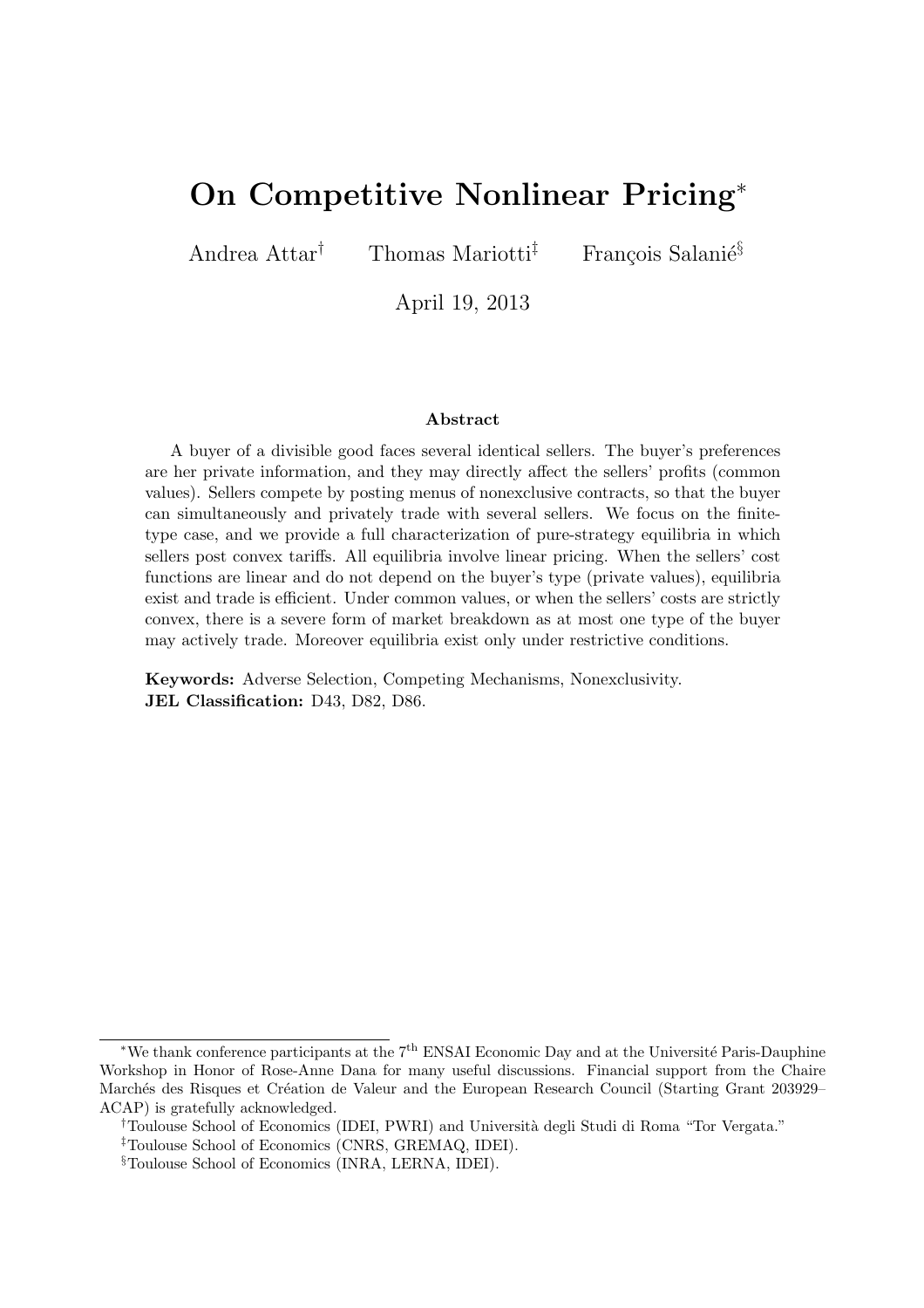### 1 Introduction

Many markets for goods and services do not restrict in any way the ability of each trader to sign secret, bilateral contracts with different partners. This prevents outside parties from monitoring the whole of a trader's activities. As a consequence, the formation of prices on such nonexclusive markets is by nature a decentralized process, unlike on idealized markets ruled by a Walrasian auctioneer. Bilateral contracts are necessarily incomplete as they only bear on a fraction of each trader's activity. Moreover, bilateral negotiations allow to tailor contracts at will, at odds with contracts that are normalized for quotation. In particular, contracts may be discriminatory, and the balance between supply and demand may be ensured not by a single price, but by nonlinear tariffs. These tariff offers in turn are formulated in a strategic environment in which sellers take into account both the reaction of buyers and the other sellers' offers. The aim of this paper is to understand the formation of prices on nonexclusive markets. In the case of financial markets, our results shed light on the robustness of organized exchanges such as limit-order books to trades that take place "in the dark," outside visible order books. As we will see, the nonexclusive nature of such transactions is a major obstacle to the efficient functioning of these markets.

We study these issues in the context of the following model of trade under uncertainty. There are two commodities, money and a physical good. Trade takes place between a buyer and a finite number of sellers offering this good. The sellers first post possibly nonlinear tariffs expressing how much they ask for any quantity of the good. The buyer then learns her preferences and she decides which quantity to purchase from each seller. There is an arbitrary finite number of states of nature. In each state, the buyer has strictly convex preferences. These preferences are ordered across states according to how much she is willing to trade at the margin, reflecting a strict single-crossing property. As for the sellers, they weakly prefer to sell lower quantities when the buyer is more eager to trade, reflecting a reverse weak single-crossing property. Our model thus encompasses private-value and adverse-selection environments as special cases. In addition, sellers may have constant or increasing marginal costs of serving the buyer in each state of nature.

In this context, we provide a complete characterization of pure-strategy equilibria in which sellers post convex tariffs. Such tariffs can be interpreted as sequences of limit orders, and are natural candidates to consider in nonexclusive models of trade with adverse selection (Biais, Martimort, and Rochet (2000, 2013), Back and Baruch (2013)) or increasing marginal costs (Biais, Foucault, and Salanié (1998)). Importantly, we allow sellers to deviate by posting arbitrary nonconvex tariffs, so as to fit our definition of a nonexclusive market. Our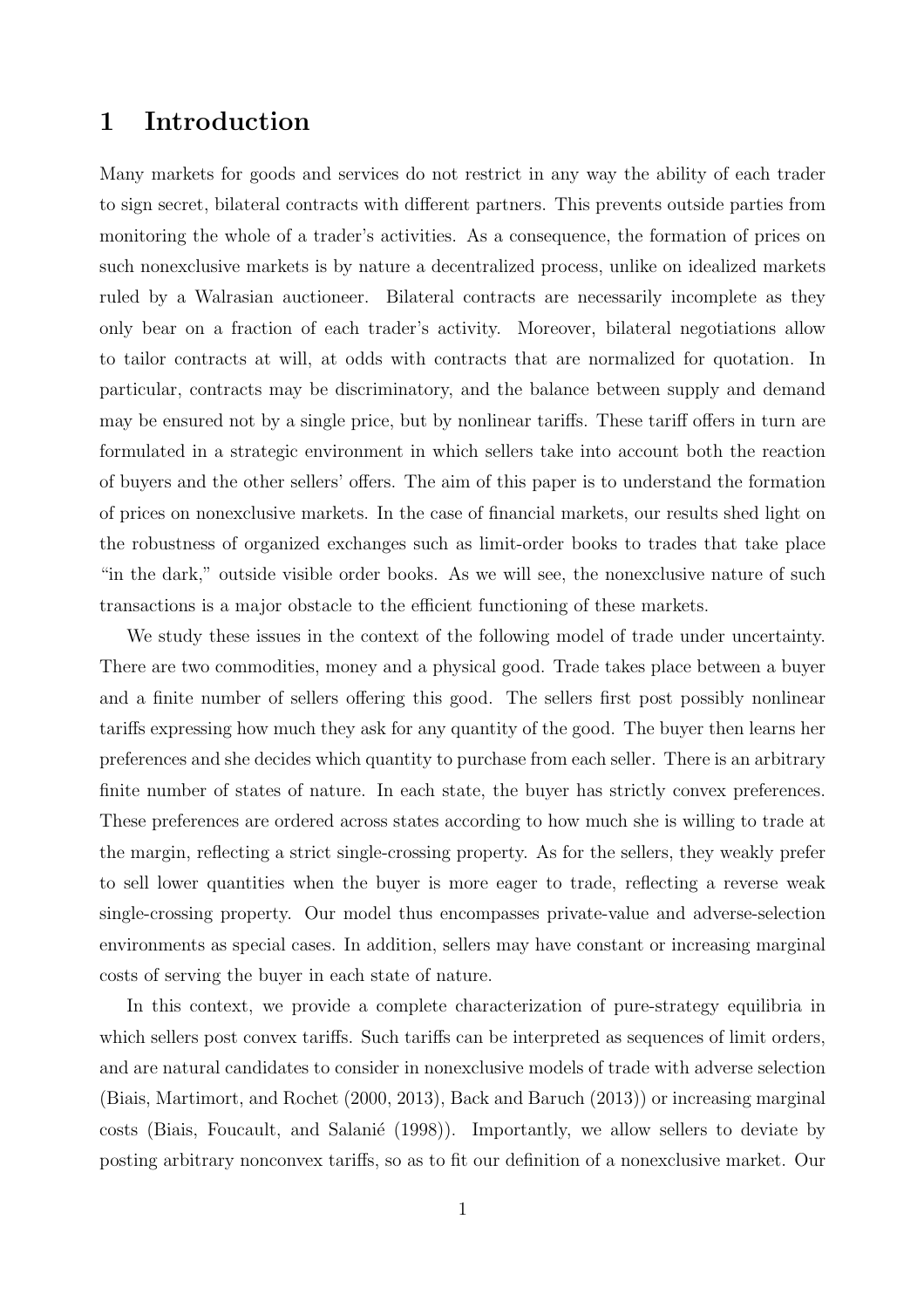main result is that all equilibria must involve linear pricing. Hence competition in our model is powerful enough to make a single equilibrium price emerge. Sellers then cannot benefit from using nonlinear tariffs. When sellers have constant and state-independent marginal costs, one ends up with a unique equilibrium outcome which is efficient in the strongest sense, as it coincides with the equilibrium outcome of a perfectly competitive market.<sup>1</sup> When there is adverse selection or sellers have increasing marginal costs, linear-price equilibria are such that the buyer trades in at most one state of nature, and does not trade at all in any other state. Hence the market breaks down in a very strong sense. Moreover, in such cases necessary conditions for the existence of an equilibrium are severe. An implication of our analysis is that organized exchanges such as limit-order books can be destabilized by decentralized exchanges such as over-the-counter markets.

Standard analyses of nonexclusive markets take linear pricing as a defining feature of such markets. The opportunity to trade small quantities from several sellers, the argument goes, allows buyers to arbitrage away any nonlinearities in the sellers' tariffs. In line with this intuition, Pauly (1974) analyzed a nonexclusive insurance market in which insurance companies are restricted to post linear tariffs, and showed that equilibria then involve crosssubsidies between sellers' profits across states.<sup>2</sup> Our analysis suggests that these outcomes do not survive when strategic interactions between sellers are explicitly taken into account. The intuition is that due to adverse selection or increasing marginal costs, the sellers face a high demand from the buyer precisely in those states in which the cost of serving her is high. To hedge against this risk, each seller has an incentive to deviate by proposing a limit order specifying the maximal quantity of the good he is ready to trade at the standing price. In these circumstances, linear pricing can be reconciled with nonexclusive competition only if the buyer trades a positive quantity in at most one state. In contrast with this result, Attar, Mariotti, and Salanie (2011) showed that the restriction to linear prices is without loss of generality in a lemons market where an informed seller can trade up to a capacity and all market participants have linear preferences. Cross-subsidies between states can then resist limit-order deviations because, at any given unit price, and depending on the state, the seller is either ready to trade up to the maximum quantity demanded at this price (as long as it does not exceed her capacity) or prefers not to trade at all. By contrast, the informed

<sup>&</sup>lt;sup>1</sup>The existence of an efficient equilibrium in this Bertrand-like environment with private values is quite straightforward. Still we could not find any previous work showing that no other equilibria with convex tariffs can exist. A similar efficiency result appears in Pouyet, Salanié, and Salanié (2008), albeit in the case of an exclusive market in which the buyer can trade with at most one seller.

<sup>2</sup>The same restriction to linear pricing is postulated in recent analyses of the annuity market, which is nonexclusive in many countries (Rothschild (2007), Sheshinski (2008), and Hosseini (2010)).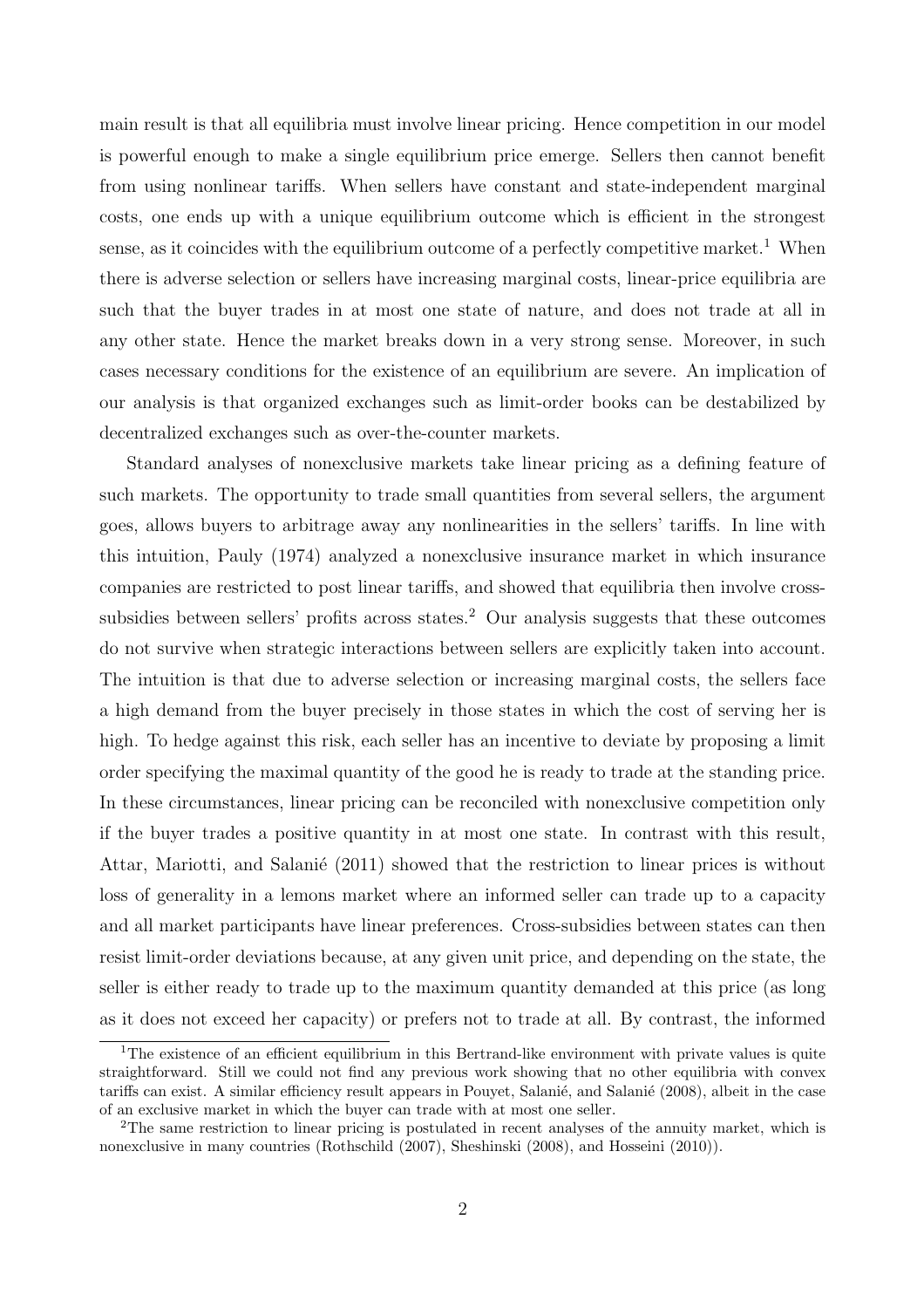buyer in our model has strictly convex preferences and faces no capacity constraint. This implies that, at any given unit price, the buyer typically has different aggregate demands in different states. This in turn gives limit-order deviations their bite and destabilizes linearprice candidate equilibria in which trade takes place in more than one state.

One may then turn to equilibria with nonlinear tariffs, in the hope that they yield more trading under adverse selection or increasing marginal costs. Glosten (1994) proposed a natural candidate in a framework in which the buyer faces an exogenously given tariff and sellers have linear production costs. Specifically, he showed that there is a unique convex tariff that resists entry. This tariff can be interpreted as a generalization of Akerlof (1970) pricing, for marginal quantities. It specifies that each additional quantity above any quantity  $q$  is sold at a price equal to the expected cost of serving it, conditional on the fact that the buyer buys at least q. Under single crossing, this amounts to compute an upper-tail expectation, namely, the expectation of the cost given that the buyer is ready to purchase at least  $q$ . In each state, the buyer then trades exactly her demand at the tail price. An additional nice property is that by construction such a tariff yields zero profit to the sellers.

In our setting, the question becomes whether we can find convex tariffs for the sellers that once aggregated yield the Glosten (1994) tariff, and such that no seller can profitably deviate by posting another tariff.<sup>3</sup> Suppose that in equilibrium two different types of the buyer, corresponding to two different states of nature, end up trading at two different tail prices. Then there must exist a seller that sells more to the type trading at the highest price than to the other type. Note that when facing this seller, the former type does not want to deviate and choose the quantity traded by the latter type because, when tariffs are convex, optimality conditions imply that all quantities traded by a given type with the sellers are traded at the same price. On the other hand, the seller designs his tariff so as to maximize his expected profit, under incentive-compatibility constraints. Given convex tariffs and single crossing, we show that downward local incentive-compatibility constraints must be binding at the solution of such a problem. But this contradicts the fact that the highest type does not want to mimic the lowest type. Hence in a Glosten-like equilibrium all trades must take place at the same price. Moreover, we show that the above logic also applies to any convex tariff. Therefore, the only equilibria are linear-price equilibria. We are then back to the conclusion that at most one type may trade in equilibrium under adverse selection or increasing marginal costs.

Our results confirm those obtained by Attar, Mariotti, and Salanie (2013). That paper

<sup>3</sup>This study was not performed in Glosten (1994), see the discussion in Glosten (1998).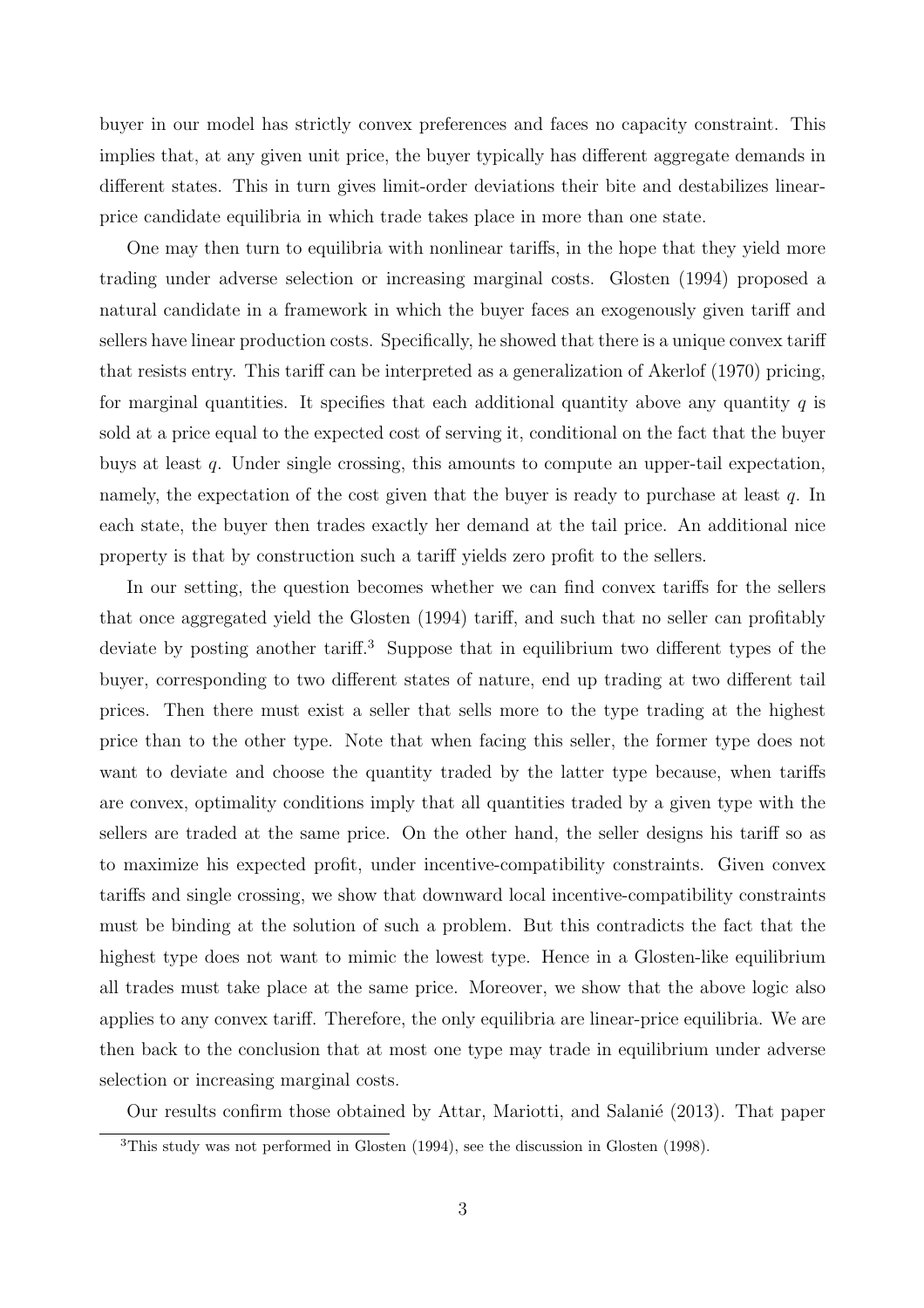examines the case with two states of nature, adverse selection, and constant marginal costs in each state. A complete characterization of aggregate equilibrium allocations is provided, with no restriction on equilibrium tariffs. It turns out that all equilibrium allocations can be supported by linear tariffs, with at most one type trading. Focusing on equilibria with convex tariffs, this paper shows that, strikingly, the result that the buyer may trade in at most one state extends to an arbitrary finite number of states. We thus exhibit a new form of market failure, characterized by a dramatic market breakdown that exceeds by far the one first characterized by Akerlof (1970).

On the other hand, our results stand in stark contrast with those obtained in Biais, Martimort, and Rochet (2000), who consider a parametric version of our model with a quasilinear, quadratic utility function for the buyer, and constant marginal costs with adverse selection for the sellers. The main difference is that the set of states is assumed to be continuous, instead of finite as in this paper. This allows Biais, Martimort, and Rochet  $(2000)$  to focus on equilibria with strictly convex tariffs.<sup>4</sup> They show that such an equilibrium exists, is unique in this class, and is symmetric across sellers. Moreover the buyer trades in a nontrivial set of states in equilibrium, at a tariff between the perfectly competitive tariff that would obtain under complete information and the monopoly tariff under incomplete information. We thus exhibit in this paper a remarkable discontinuity between the finitestate case and the continuous-state case: the equilibrium characterized in the latter case is not a limit of equilibria in the former case as the number of types grows large.

The paper is organized as follows. Section 2 describes the model. Section 3 states and discusses our central result, the proof of which is outlined in Section 4. Section 5 discusses various extensions of our analysis. Section 6 concludes.

### 2 The Model

Our model features a buyer who can purchase nonnegative amounts of a divisible good from several sellers. The good is homogeneous, so the buyer only cares about aggregate trade. The possibility of adverse selection plays an important role, as in well-known models of insurance provision, labor supply, or more generally competitive screening.

### 2.1 The Buyer

<sup>4</sup>Equilibria with strictly convex tariffs do not exist when there are finitely many states. The reason is that otherwise, each type of the buyer would have a unique best response, and no incentive-compatibility constraint would bind, in contradiction with one of our key findings.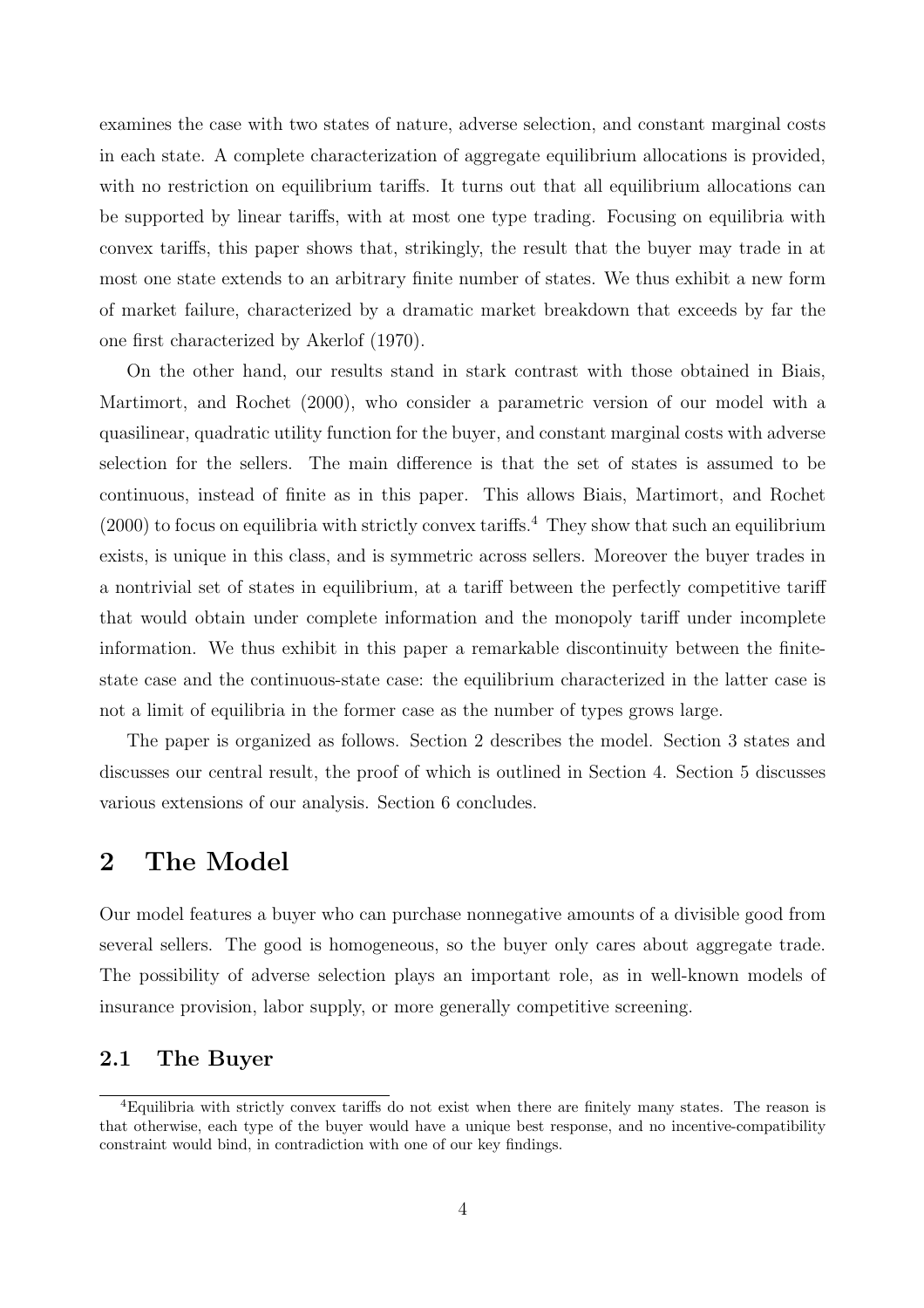The buyer is privately informed of her preferences. Her type may take a finite number of values in the set  $\{1, \ldots, I\}$ , with positive probabilities  $m_i$  such that  $\sum_i m_i = 1$ . Each type of the buyer only cares about the aggregate quantity  $Q \geq 0$  she purchases from the sellers and the aggregate transfer  $T$  she makes in return. Type  $i$ 's preferences over aggregate quantitytransfer bundles  $(Q, T)$  are represented by a utility function  $u_i$  defined over  $\mathbb{R}_+ \times \mathbb{R}$ . For each i,  $u_i$  is assumed to be continuous and strictly quasiconcave in  $(Q, T)$ , and strictly decreasing in T. The following strict single-crossing assumption is the main determinant of the buyer's behavior in our model, and is also used throughout the related literature.

Assumption 1 For all  $i < i', Q < Q', T,$  and T',

$$
u_i(Q,T) \le u_i(Q',T') \ \ implies \ u_{i'}(Q,T) < u_{i'}(Q',T').
$$

In words, higher types are more eager to increase their purchases than lower types are. At the end of our analysis, we shall also use an additional property that we now introduce. For each  $p \in \mathbb{R}$ , let  $D_i(p)$  be type i's demand at price p, that is, the unique solution to

$$
\max_{Q \in \mathbb{R}_+ \cup \{\infty\}} \{u_i(Q, pQ)\}.
$$

The continuity and strict quasiconcavity of  $u_i$  imply that  $D_i(p)$  is uniquely defined and continuous in p. Assumption 1 implies that for each p,  $D_i(p)$  is nondecreasing in the buyer's type i. We strengthen this monotonicity property as follows.

Assumption 2 For all  $i < i'$  and  $p \in \mathbb{R}$ ,

$$
0
$$

A sufficient condition for both Assumptions 1 and 2 to hold is that the marginal rate of substitution  $MRS_i(Q, T)$  of the good for money be well defined and strictly increasing in i for all  $(Q, T)$ .

#### 2.2 The Sellers

There are  $K \geq 2$  identical sellers. There are no direct externalities between them: each seller only cares about the quantity  $q \geq 0$  he provides the buyer with and the transfer t he receives in return. Such pair  $(q, t)$  we call a *trade*. The seller's profits from a trade may depend on the buyer's type. Our key assumption here is a reverse single-crossing property: we impose that each seller weakly prefers to sell lower quantities to higher types. This assumption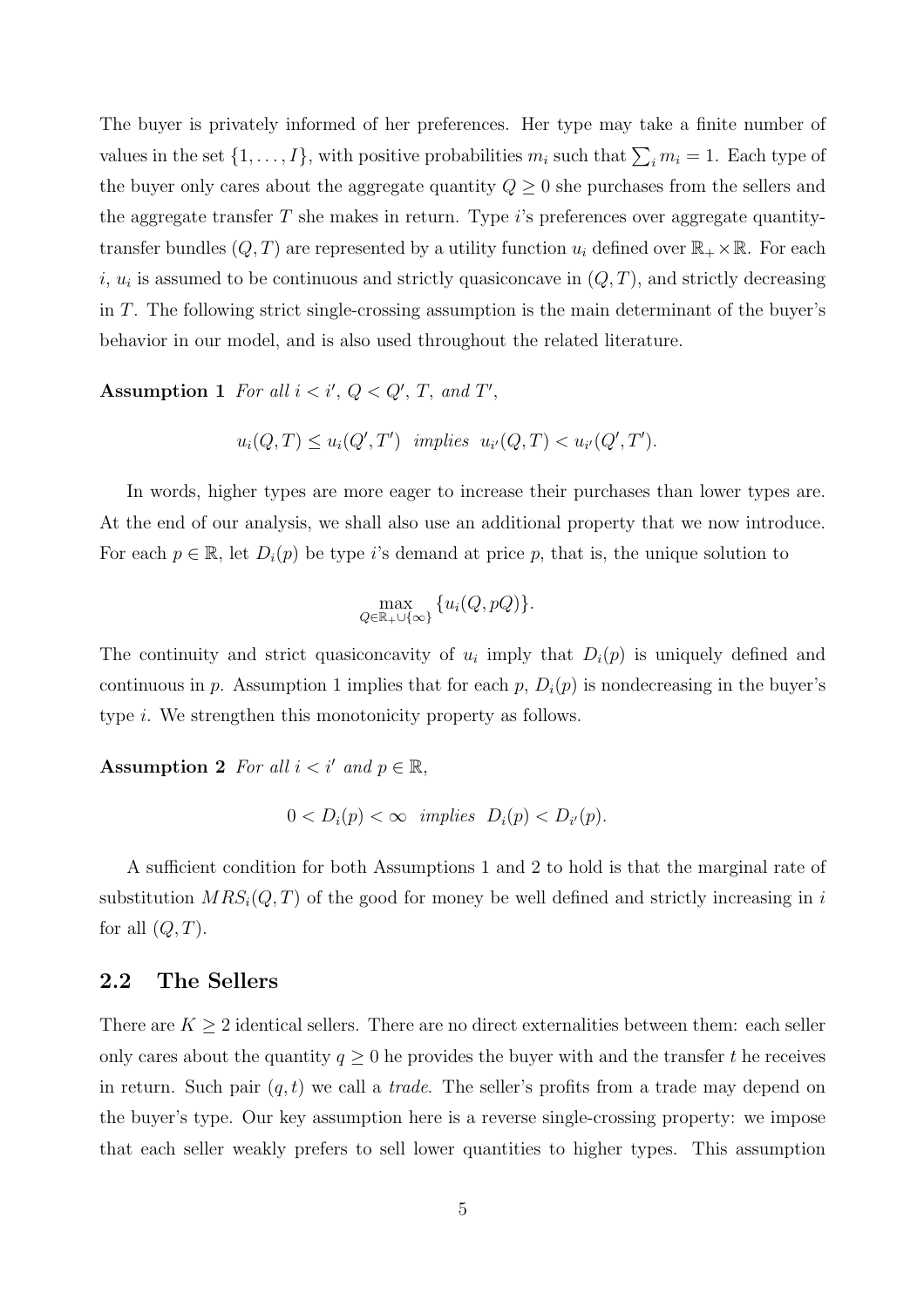introduces adverse selection in our model: a higher type is willing to buy more, but faces sellers that are more reluctant to sell.

To allow comparisons with the literature, we represent each seller's preferences over trades  $(q, t)$  by a linear profit function: if a seller provides type i with a quantity q and receives a transfer t in return, he earns a profit  $t - c_i q$ , where  $c_i$  is the cost of serving type i. Our reverse single-crossing property can thus be written as follows.

Assumption 3 For all  $i < i', c_i \leq c_{i'}$ .

Assumption 3 is consistent with private-value environments, in which the sellers' cost is independent of the buyer's type, and common-value environments, in which the sellers' cost strictly increases with the buyer's type. Section 5 provides a general definition of the reverse single-crossing property and highlights its role in our analysis.

#### 2.3 Strategies and Equilibrium

The game unfolds as follows:

- 1. Sellers simultaneously post tariffs, which are mappings  $t^k : \mathbb{R}_+ \to \mathbb{R} \cup \{\infty\}$  such that  $t^{k}(0) = 0$ . We let  $t^{k}(q) \equiv \infty$  if seller k does not offer the quantity q.
- 2. After privately learning her type, the buyer purchases a nonnegative quantity  $q^k$  from each seller k, for which she pays in total  $\sum_k t^k(q^k)$ .

A pure strategy for type i is a function  $s_i$  that maps any tariff profile  $(t^1, \ldots, t^K)$  into a quantity profile  $(q^1, \ldots, q^K)$ . We let  $s = (s_1, \ldots, s_I)$  be the buyer's strategy. To ensure that type i's problem

$$
\max_{(q^1,\ldots,q^K)\in\mathbb{R}_+^K} \left\{ u_i \left( \sum_k q^k, \sum_k t^k (q^k) \right) \right\} \tag{1}
$$

always has a solution, we require the tariffs  $t^k$  to be lower semicontinuous, and the sets  ${q \in \mathbb{R}_+ : t^k(q) < \infty}$  to be compact. This definition is general enough to allow sellers to offer menus containing a finite number of trades, including the  $(0, 0)$  trade. It also allows us to use perfect Bayesian equilibrium as our equilibrium concept.

In line with Biais, Martimort, and Rochet (2000, 2013) and Back and Baruch (2013), we focus on pure-strategy equilibria  $(t^1, \ldots, t^K, \mathfrak{s})$  in which sellers post convex tariffs  $t^k$ that one can interpret as sequences of limit orders.<sup>5</sup> Two elementary implications of this

<sup>5</sup>By convention, all functions in Gothic letters refer to equilibrium objects.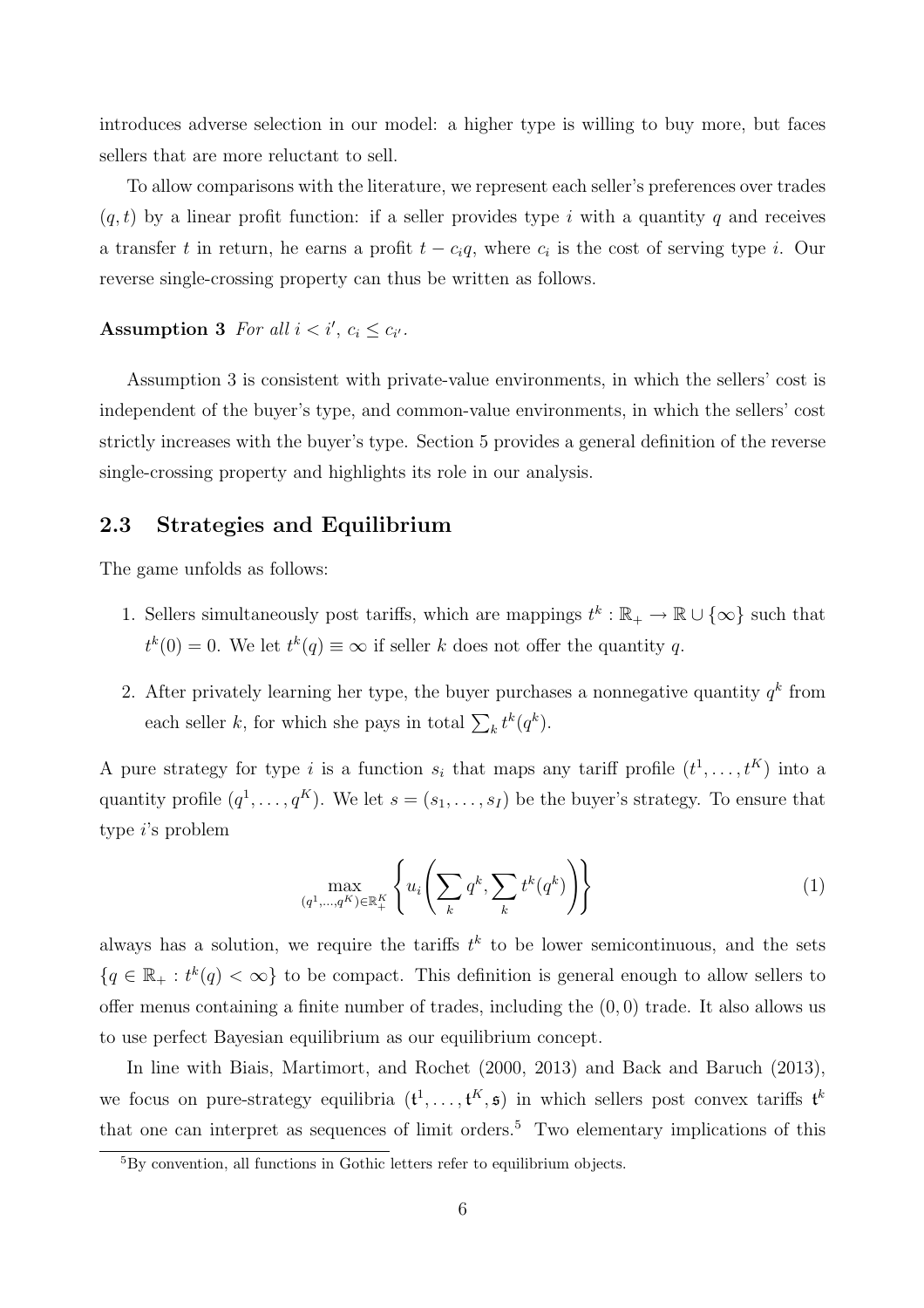restriction are worth mentioning at this stage. First, because the utility functions  $u_i$  are strictly quasiconcave, any type  $i$  has uniquely determined aggregate equilibrium demand  $Q_i$ and transfer  $T_i$ , which additionally are nondecreasing in i under Assumption 1. Second, convexity of equilibrium tariffs is preserved under aggregation. In particular, suppose that the buyer wishes to trade an aggregate quantity  $Q^{-k}$  with the sellers other than k. Then the minimum transfer she has to make in return is

$$
\mathfrak{T}^{-k}(Q^{-k}) \equiv \min \left\{ \sum_{k' \neq k} \mathfrak{t}^{k'}(q^{k'}) : q^{k'} \in \mathbb{R}_+ \text{ for all } k' \neq k \text{ and } \sum_{k' \neq k} q^{k'} = Q^{-k} \right\}.
$$
 (2)

The aggregate tariff  $\mathfrak{T}^{-k}$  is the infimal convolution of the individual tariffs  $\mathfrak{t}^{k'}$  posted by the sellers other than  $k$ , and is convex if each of them is convex (Rockafellar (1970)).

### 3 The Main Result

Our central result is the following theorem.

**Theorem 1** Suppose that Assumptions 1–3 are satisfied, and let  $(\mathfrak{t}^1, \ldots, \mathfrak{t}^K, \mathfrak{s})$  be an equilibrium with convex tariffs. If some trade takes place in equilibrium, then

- (i) All trades take place at unit price  $c_I$  and each type i purchases  $D_i(c_I)$  in the aggregate.
- (ii) If  $D_i(c_I) > 0$ , then  $c_i = c_I$ . Thus each seller earns zero profit on each trade.

The first insight of Theorem 1 is that nonexclusive competition leads to linear pricing, at least when attention is restricted to equilibria with convex tariffs. This shows the disciplining role of competition in our model: although sellers are allowed to propose arbitrary tariffs, they end up trading at the same price.

From the standard Bertrand undercutting argument, this price cannot be strictly above the highest possible cost  $c_I$ . In an equilibrium it cannot lie below neither. If it did, then sellers would want to limit the quantities they sell to the highest types, which they can do by posting a limit order at the equilibrium price with a well-chosen maximum quantity. We then have a tension between zero profits in the aggregate, and the high equilibrium price  $c_I$ . In the *pure private-value* case in which the cost  $c_i$  is independent of the buyer's type i, this tension is easily relaxed, and we obtain the usual Bertrand result, leading to an efficient outcome. By contrast, in the *pure common-value* case in which the cost  $c_i$  is strictly increasing with the buyer's type  $i$ , our result implies that only the highest type  $I$ may actively trade in equilibrium, whereas all types  $i < I$  must be excluded from trade.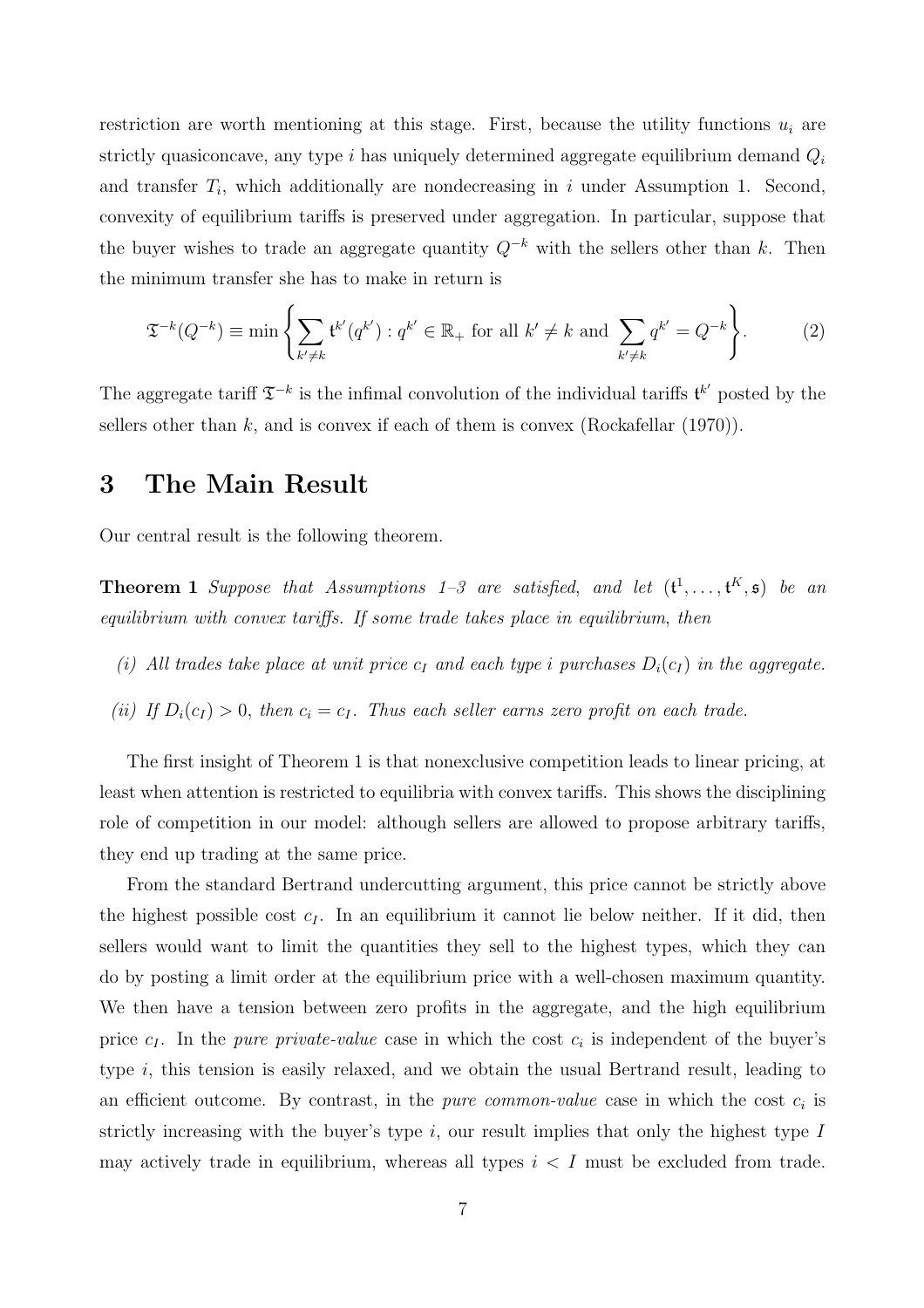This market failure is much more dramatic than in Akerlof (1970) or Rothschild and Stiglitz (1976), as only a single type may actively trade in equilibrium.

Additionally conditions for the existence of an equilibrium are very restrictive: from Theorem 1(ii) one must have  $D_i(c_I) = 0$  for all  $i < I$  if an equilibrium is to exist at all. Hence the highest type must have preferences different enough from those of other types.

## 4 Proof Outline

Throughout this section, we suppose the existence of an equilibrium  $(\mathfrak{t}^1, \ldots, \mathfrak{t}^K, \mathfrak{s})$  with convex tariffs, and we investigate its properties. Recall that from the viewpoint of seller  $k$ the aggregate tariff  $\mathfrak{T}^{-k}$  of the sellers other than k can be computed from the tariffs  $\mathfrak{t}^{k'}$  as in (2). In turn  $\mathfrak{T}^{-k}$  determines how type i evaluates any bundle  $(q, t)$  she may trade with seller k through the following indirect utility function

$$
\mathfrak{z}_{i}^{-k}(q,t) \equiv \max_{Q^{-k}\in\mathbb{R}_{+}} \{ u_{i}(q+Q^{-k}, t+\mathfrak{T}^{-k}(Q^{-k})) \}.
$$
 (3)

Observe that the maximum in (3) is always attained and that the indirect utility functions  $\overline{\mathfrak{z}}_i^{-k}$  $i<sup>k</sup>$  are strictly decreasing in t and continuous in  $(q, t)<sup>6</sup>$ 

Two types of arguments are used in the proof. Some rely only on the convexity of tariffs and preferences. Because we only assume weak convexity, given a convex function  $f: \mathbb{R}_+ \to \mathbb{R}$  we use the notation  $\partial f(x)$ ,  $\partial^- f(x)$ , and  $\partial^+ f(x)$  to denote respectively the subdifferential of f at x, the minimum element of  $\partial f(x)$ , and the maximum element of  $\partial f(x)$ . Hence  $\partial f(x) = [\partial^- f(x), \partial^+ f(x)]$ . Other arguments rely on single-crossing properties, in particular when it comes to examining the buyer's best response to a deviation. Most often the deviations we consider correspond to finite menus, including as many options as there are types. We denote such a menu by  $\{(0,0), \ldots, (q_i, t_i), \ldots\}.$ 

Finally, we say that individual quantities are nondecreasing if, given a family of tariffs, the quantities  $q_i^k$  traded by each type i with each seller k are such that for any k and  $i < I$ one has  $q_i^k \leq q_{i+1}^k$ .

### 4.1 The Buyer's Behavior

Consider first the buyer's choice problem when she faces an arbitrary family of convex tariffs. When these tariffs are strictly convex, the buyer clearly has a unique best response, with individual quantities that are nondecreasing in her type. On the other hand, when some

<sup>6</sup>The last statement follows from Berge's maximum theorem (Aliprantis and Border (2006, Theorem 17.31)).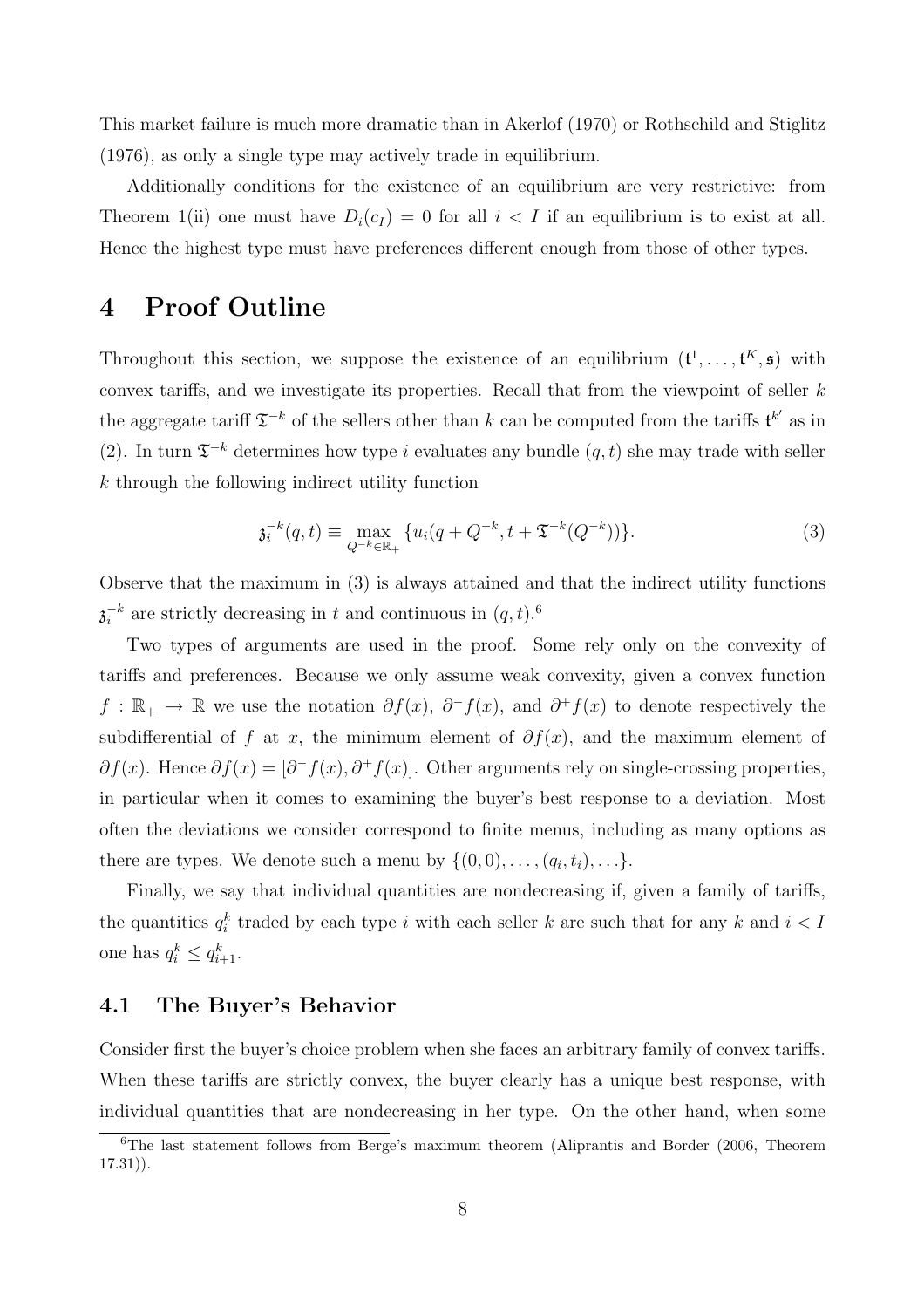tariffs are affine with the same slope on some intervals of quantities, then the buyer may have multiple best responses. Still we can show the following result.

**Lemma 1** Let  $(t^1, \ldots, t^k)$  be a family of convex tariffs. Then the buyer has a best response to  $(t^1, \ldots, t^k)$  with nondecreasing individual quantities.

The proof of Lemma 1 introduces some notations and additional results that will be used later on. It only relies on convexity, by showing the existence of a best response with individual quantities that are comonotonic with aggregate quantities.

Consider next the choice problem faced by the buyer in her relationship with any seller k, fixing the equilibrium tariffs  $\mathfrak{t}^{k'}$  of the sellers other than k. From these tariffs one can build  $\mathfrak{T}^{-k}$  as in (2), and  $\mathfrak{z}_i^{-k}$  $i<sup>k</sup>$  as in (3). The convexity of the aggregate tariff  $\mathfrak{T}^{-k}$  crucially implies that the indirect utility functions  $\lambda_i^{-k}$  $i<sup>k</sup>$  inherit a weak single-crossing property from the primitive utility functions  $u_i$ .

**Lemma 2** For all k,  $i < i'$ ,  $q \leq q'$ , t, and t',

$$
\mathfrak{z}_i^{-k}(q,t) \le \mathfrak{z}_i^{-k}(q',t') \quad implies \quad \mathfrak{z}_{i'}^{-k}(q,t) \le \mathfrak{z}_{i'}^{-k}(q',t'),\tag{4}
$$

$$
\mathfrak{z}_{i}^{-k}(q,t) < \mathfrak{z}_{i}^{-k}(q',t') \quad implies \quad \mathfrak{z}_{i'}^{-k}(q,t) < \mathfrak{z}_{i'}^{-k}(q',t'). \tag{5}
$$

In words, higher types are more eager to buy higher quantities from a given seller. As an application, suppose that seller k deviates and posts an arbitrary tariff  $t^k$ . From the viewpoint of seller  $k$ , type  $i$ 's maximization problem amounts to

$$
\max_{q^k \in \mathbb{R}_+} \{ \mathfrak{z}_i^{-k}(q^k, t^k(q^k)) \}.
$$
 (6)

Given Lemma 2, it follows from standard monotone-comparative-statics considerations that there exists for each i a solution to  $(6)$  that is nondecreasing in i. Lemma 2 therefore complements Lemma 1: if all tariffs but the  $k^{\text{th}}$  one are convex, then there exists a best response of the buyer such that the quantities traded with seller k are nondecreasing in her type. This property, which plays a central role in our analysis, suggests that the restriction to convex equilibria allows one to make use of standard screening techniques.

#### 4.2 How the Sellers Can Break Ties

We now consider the behavior of a single seller  $k$ , in a situation in which all other sellers post their equilibrium tariffs  $\mathfrak{t}^{k'}$ . Suppose that seller k deviates to a menu  $\{(0,0), \ldots, (q_i, t_i), \ldots\}$ .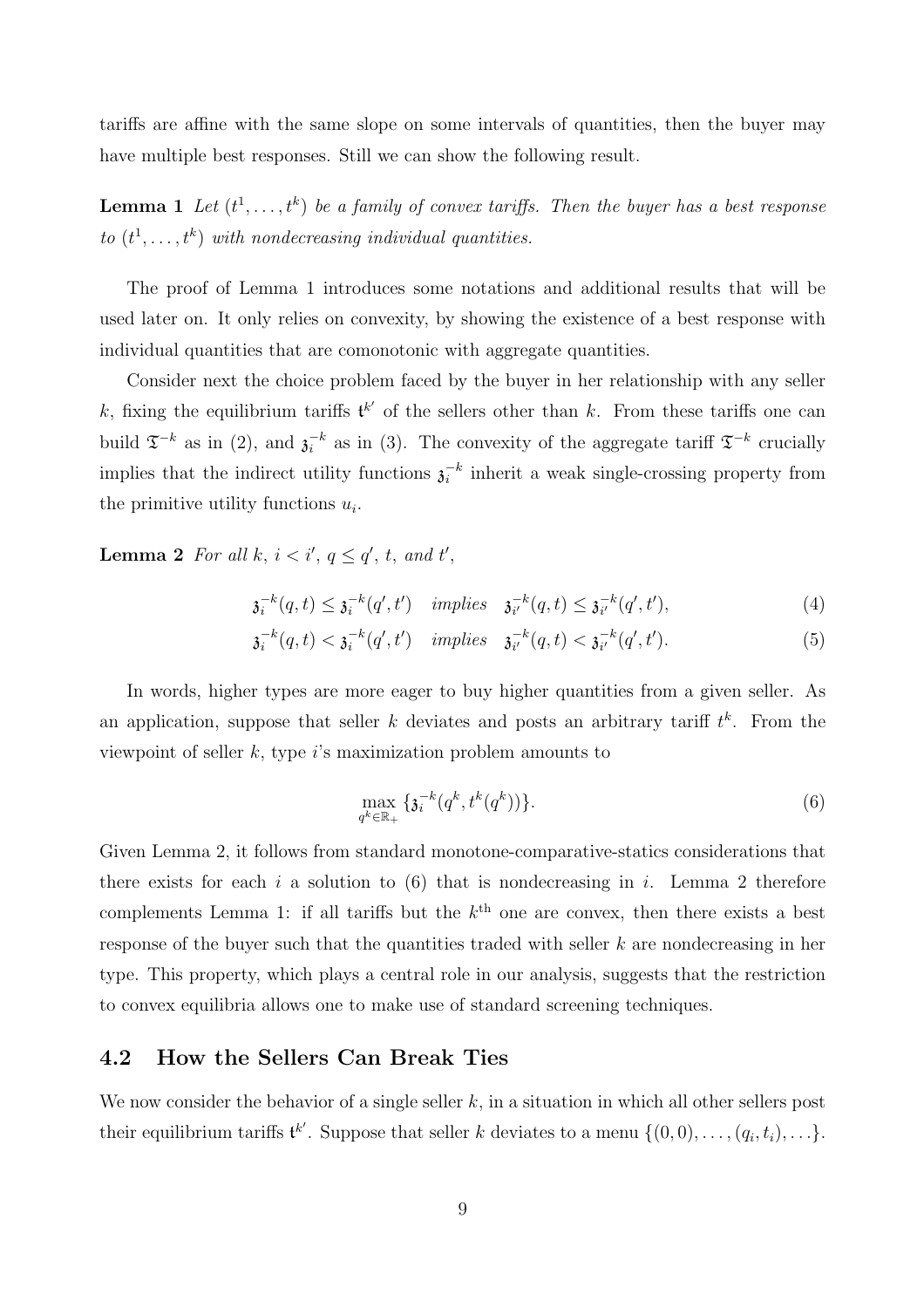For each type i of the buyer to select the trade  $(q_i, t_i)$  in this menu, it must be that the following incentive-compatibility and individual-rationality constraints hold for all  $i$  and  $i'$ :

$$
\mathfrak{z}_{i}^{-k}(q_{i},t_{i}) \geq \mathfrak{z}_{i}^{-k}(q_{i'},t_{i'}), \tag{7}
$$

$$
\mathfrak{z}_i^{-k}(q_i, t_i) \ge \mathfrak{z}_i^{-k}(0, 0). \tag{8}
$$

These constraints are not sufficient to ensure that each type i will choose to trade  $(q_i, t_i)$  after the deviation. Indeed, a given type may be indifferent between two trades, thus creating some ties. The following result shows that, as long as he sticks to nondecreasing quantities, seller  $k$  can secure the profit he would obtain if he could break ties in his favor. Define

$$
\mathfrak{V}^k(\mathfrak{t}^{-k}) \equiv \sup \left\{ \sum_{i=1}^I m_i(t_i - c_i q_i) \right\} \tag{9}
$$

over all menus  $\{(0,0),\ldots,(q_i,t_i),\ldots\}$  that satisfy  $(7)-(8)$  for all i and i', and that have nondecreasing quantities  $q_{i+1} \geq q_i$  for all  $i < I$ .

**Lemma 3** In an equilibrium  $(t^1, \ldots, t^K, \mathfrak{s})$  with convex tariffs, seller k's profit is no less than  $\mathfrak{V}^k(\mathfrak{t}^{-k})$ .

Any seller k can thus control the quantities he trades with the buyer if, given the other sellers' tariffs, he deviates to an incentive-compatible menu that displays nondecreasing quantities. This last requirement is not a direct consequence of  $(7)-(8)$ , given that the buyer's preferences only satisfy the weak single-crossing property characterized in Lemma 2. Indeed, this requirement is likely to be costly because, given Assumption 3, any seller would prefer to sell less to higher types. However, it cannot be dispensed with as the buyer always has a best response with nondecreasing quantities. Therefore,  $\mathfrak{V}^k(\mathfrak{t}^{-k})$  is the highest payoff that seller  $k$  may expect by deviating, if he faces a buyer who systematically selects a best response with nondecreasing quantities.

The proof for Lemma 3 goes as follows. Consider a menu of trades that verifies the constraints in the Lemma, and suppose that two consecutive types i and  $i + 1$  are both indifferent between their trade and the other type's trade. Then seller  $k$  can modify his menu by pooling both types on the same trade. Under Assumption 3, because  $q_i \leq q_{i+1}$  this can be done without reducing the profits on the right-hand side of (9). This first step is key to the proof, as it shows that between two neighboring types only one incentive-compatible constraint can be binding. The proof then shows that seller  $k$  can slightly perturb the transfers in the menus so as to make all the relevant incentive-compatibility constraints slack. Hence the buyer has a unique best response, which guarantees that seller  $k$  gets the profit on the right-hand side of (9).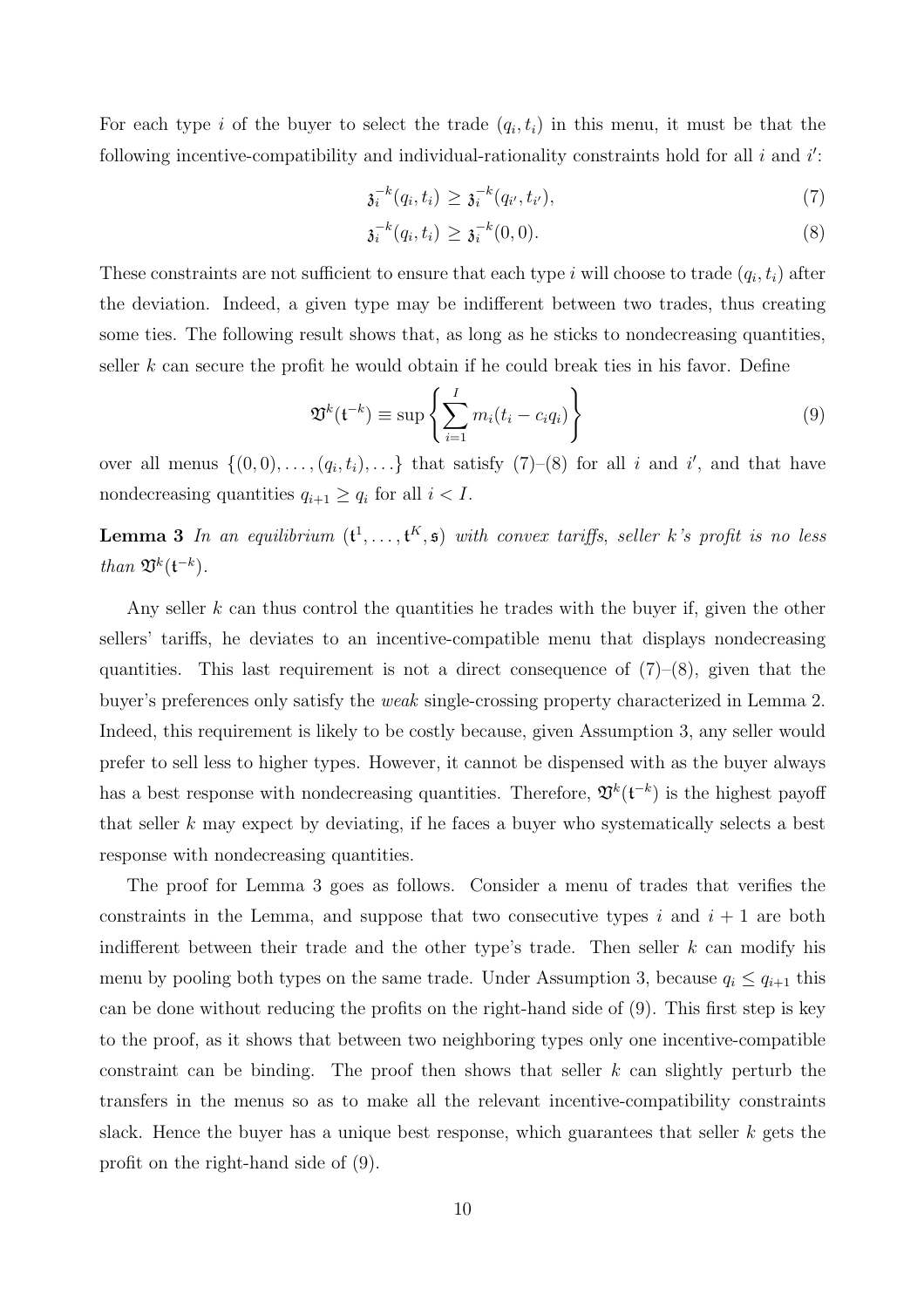#### 4.3 Equilibria with Nondecreasing Quantities

The above results suggest that we first focus on equilibria with nondecreasing individual quantities, that is  $q_i^k \leq q_{i+1}^k$  for all k and  $i < I$ . In this section, we characterize these equilibria. We then show in Section 4.4 that the latter restriction on the buyer's behavior actually is inconsequential.

So suppose that such an equilibrium  $(\mathfrak{t}^1, \ldots, \mathfrak{t}^K, \mathfrak{s})$  exists. The equilibrium trades of seller k then verify all the constraints in program  $(9)$ . An immediate consequence of Lemma 3 is thus that these trades must be solution to this program, and that the equilibrium profit of seller k is equal to  $\mathfrak{V}^k(\mathfrak{t}^{-k})$ . Considering program (9), it is clear that for each type i at least one constraint must bind, for, otherwise, one could slightly increase  $t_i$ . Our next result relies on Lemma 2 to determine which constraints are binding.

**Lemma 4** Let  $(\mathbf{t}^1, \ldots, \mathbf{t}^K, \mathfrak{s})$  be an equilibrium with convex tariffs and nondecreasing individual quantities. Then, for any seller  $k$ , if for some i the equilibrium trades of type i are such that the individual-rationality constraint (8) is slack, one has  $i \geq 2$  and the incentive-compatibility constraint (7) for  $i' = i - 1$  binds.

Therefore, from the perspective of each seller, the individual-rationality constraint binds at the bottom, or more generally for all types below a threshold, and the downward local incentive-compatibility constraints bind for all other types. This result is reminiscent of those obtained under monopolistic screening, with the difference that they are formulated in terms of the indirect utility functions  $\mathfrak{z}_i^{-k}$  $i^{-k}$  instead of the primitive utility functions  $u_i$ . Under monopolistic screening, the aim is to characterize Pareto-optimal allocations, which implies that ties are broken in the most favorable way to the monopolist.<sup>7</sup> In our competitive setting, Lemma 3 offers a condition under which the seller can break ties as desired, namely, that quantities are nondecreasing. This allows us to proceed without introducing further restrictions on the buyer's behavior.

Our next result builds on Lemma 4 to show that equilibria with convex tariffs and nondecreasing quantities actually feature linear pricing if trade takes place at all.

**Lemma 5** Let  $(\mathbf{t}^1, \ldots, \mathbf{t}^K, \mathfrak{s})$  be an equilibrium with convex tariffs and nondecreasing individual quantities such that some trade takes place in equilibrium. Then there exists  $p \in \mathbb{R}$  such that all trades take place at unit price p, and each type i purchases  $D_i(p)$  in the aggregate.

<sup>7</sup>See Hellwig (2010) for a complete treatment of the monopolistic case under weak single-crossing and private values, and Chade and Schlee (2012) for a simpler approach to the common values case.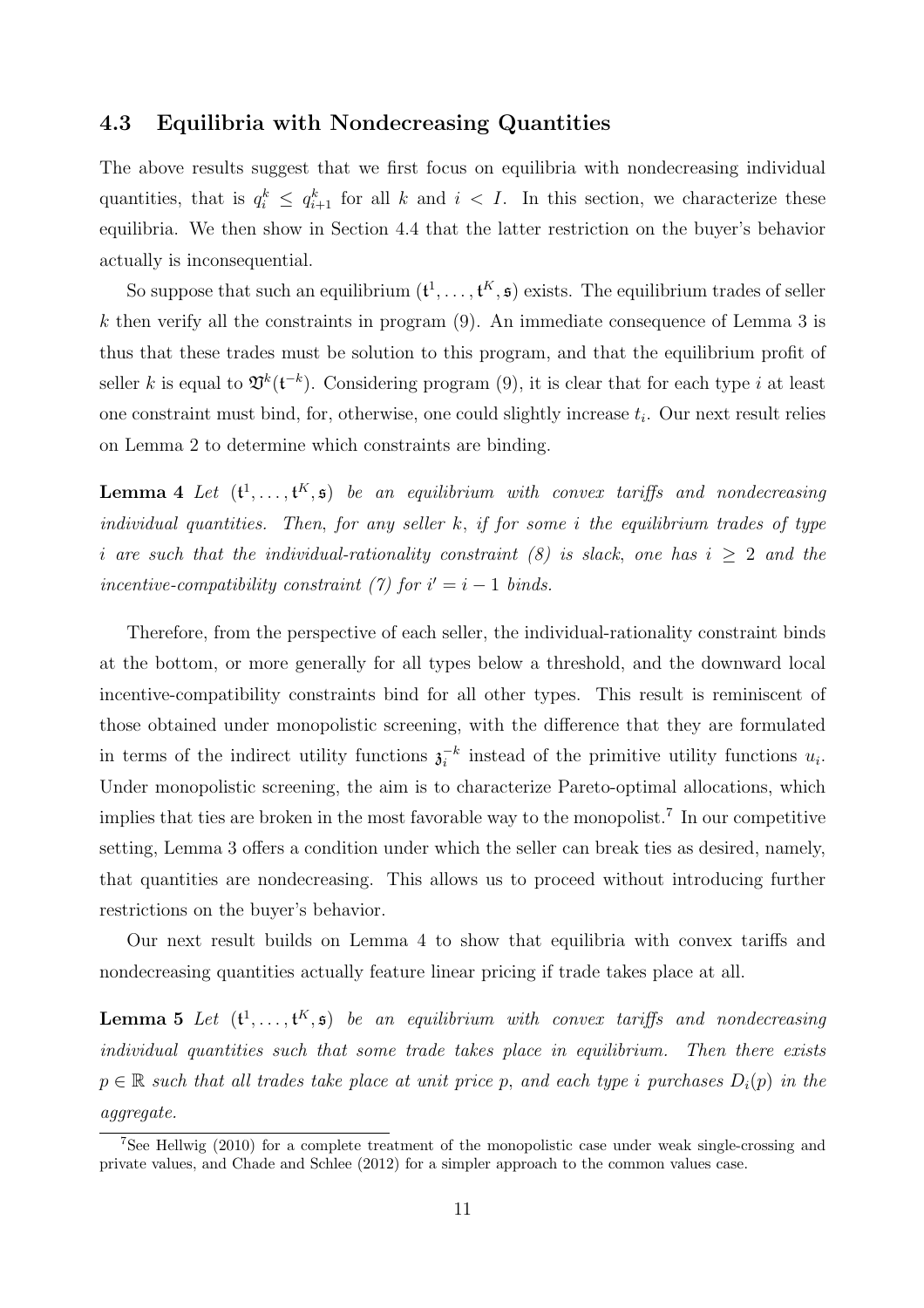The proof of Lemma 5 goes as follows. When sellers offer convex tariffs, every best response of each type  $i$  is such that she buys the last unit of the good at some price  $p_i$ , independently of the sellers she trades with. Because the corresponding aggregate quantity is nondecreasing in the type, it is easily shown that one must have  $p_i \geq p_{i-1}$ . Consider now an equilibrium, and suppose that type i trades at a price  $p_i > p_{i-1}$ . Clearly, it is not optimal for type i to mimic type  $i-1$  and trade the quantity  $q_{i-1}^k$  with seller k, as this would imply trading at a marginal price different from  $p_i$ . Hence the downward local incentive constraint from type i to type  $i-1$  cannot bind. A fortiori, it is not optimal for type i to trade a zero quantity with seller k. Hence the individual rationality constraint of type  $i$  cannot bind. But these results contradict Lemma 4.

We now show that each equilibrium trade must yield zero profit to the seller who makes it. The intuition is simple. Under linear pricing, sellers collectively have to share a risky demand  $D_i(p)$ . Under Assumption 2, we know that  $D_i(p) > D_{i-1}(p)$  if some trade takes place at all, so the price p must be high enough to convince some of the sellers to provide additional quantities to the highest type. In fact, one must have  $p \geq c_I$ , otherwise a seller could deviate by posting a limit order with unit price p and maximum quantity  $q_{I-1}^k$ . On the other hand, aggregate profits cannot be positive, by a standard Bertrand argument. Because  $c_I$  is the highest possible cost, we get the following result.

**Lemma 6** Let  $(\mathbf{t}^1, \ldots, \mathbf{t}^K, \mathfrak{s})$  be an equilibrium with convex tariffs and nondecreasing individual quantities such that some trade takes place in equilibrium. Then, for p defined as in Lemma 5, we have  $p = c_i = c_I$  for any type i who actively trades.

The proof of this result, unlike that of Lemmas 1 to 5, relies on Assumption 2. If we relax it, we can still prove that in equilibrium the types who trade are exactly those above a threshold  $i_0$ , and that the equilibrium price is  $\mathbf{E}[c_i | i \geq i_0]$ . Moreover, these types must demand exactly the same aggregate quantity at that price, implying in most setups that there is only one such type  $i_0 = I$ , leaving Theorem 1 unaffected.

#### 4.4 Other Equilibrium Outcomes

It follows from Lemmas 5 and 6 that the conclusions of Theorem 1 hold in the case of equilibria with nondecreasing individual quantities. To complete the proof of Theorem 1, we now show how to turn any equilibrium with convex tariffs into an equilibrium with the same tariffs, but now with nondecreasing quantities.

So let  $(\mathfrak{t}^1,\ldots,\mathfrak{t}^K,\mathfrak{s})$  be an equilibrium with convex tariffs. Let  $\mathfrak{v}^k$  be the equilibrium profits of seller k. Lemma 3 offered a lower bound  $\mathfrak{V}^k(\mathfrak{t}^{-k})$  for this profit. We can build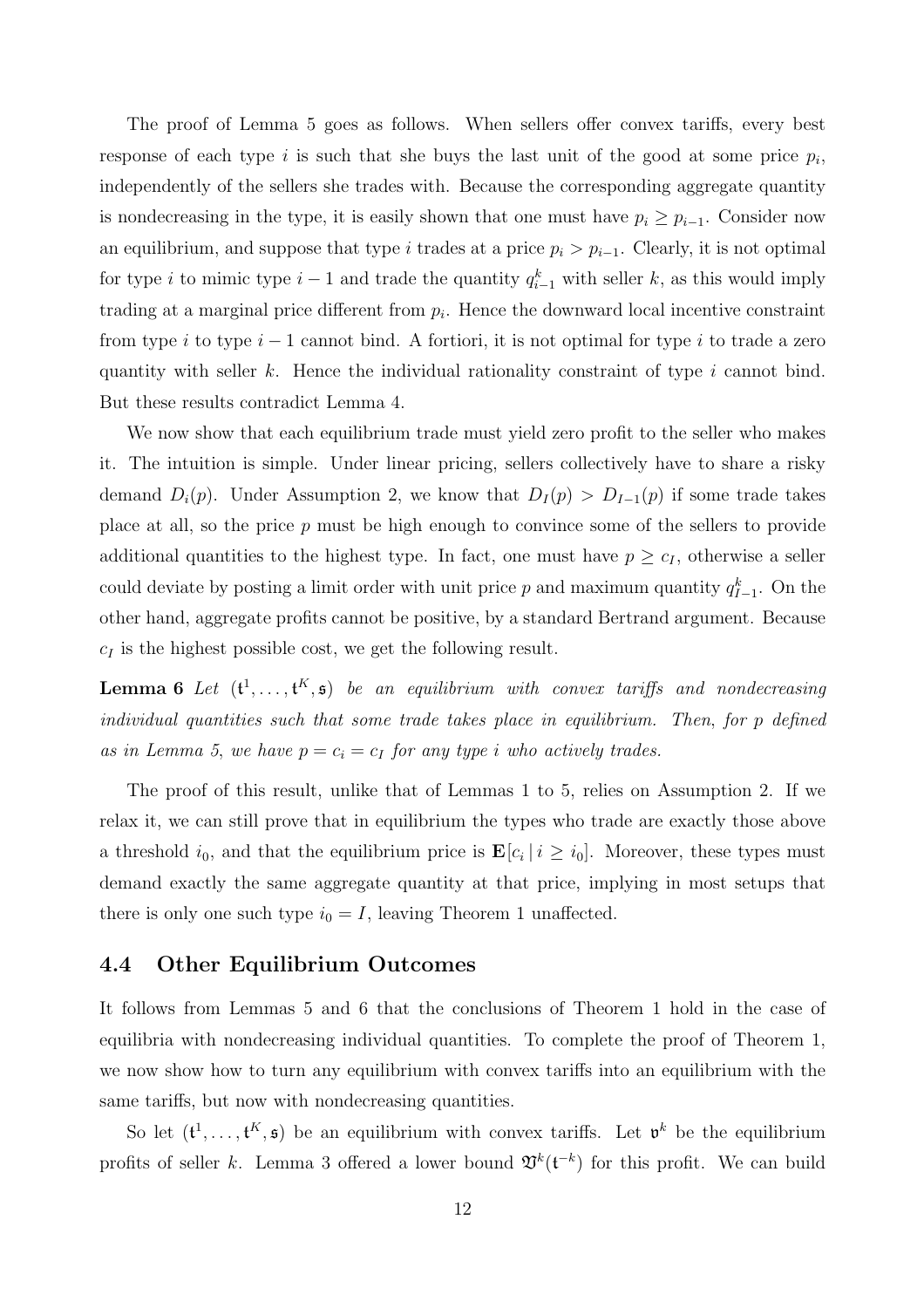another lower bound by imposing in program (9) the additional constraint that the transfers  $t_i$  must be computed using the equilibrium schedule  $\mathfrak{t}^k$ . So define

$$
\underline{\mathfrak{V}}^k(\mathfrak{t}^1,\ldots,\mathfrak{t}^K) \equiv \sup \left\{ \sum_{i=1}^I m_i [\mathfrak{t}^k(q_i) - c_i q_i] \right\} \tag{10}
$$

over all  $(q_1, \ldots, q_I) \in \mathbb{R}^I_+$  that satisfy

$$
\mathfrak{z}_{i}^{-k}(q_{i},\mathfrak{t}^{k}(q_{i})) \geq \mathfrak{z}_{i}^{-k}(q_{i'},\mathfrak{t}^{k}(q_{i'})),\tag{11}
$$

$$
\mathfrak{z}_i^{-k}(q_i, \mathfrak{t}^k(q_i)) \ge \mathfrak{z}_i^{-k}(0, 0),\tag{12}
$$

and such that  $q_{i+1} \geq q_i$  for all  $i < I$ . By Lemma 3, we therefore have

$$
\mathfrak{v}^k \ge \mathfrak{V}^k(\mathfrak{t}^{-k}) \ge \underline{\mathfrak{V}}^k(\mathfrak{t}^1, \dots, \mathfrak{t}^K)
$$
\n(13)

for all  $k$ . Now, recall from Lemma 1 that the buyer has at least one best response with nondecreasing individual quantities. Choose one such best response, and let  $v^k$  be the resulting profit for seller k. Because the corresponding trades for seller k verify the constraints in the above program, one must have

$$
\underline{\mathfrak{V}}^k(\mathfrak{t}^1, \dots, \mathfrak{t}^K) \ge \mathfrak{v}'^k \tag{14}
$$

for all k. Finally, given the convexity of the tariffs  $(\mathfrak{t}^1, \ldots, \mathfrak{t}^K)$ , the aggregate quantities  $Q_i$ and the aggregate transfers  $T_i$  are the same for any best response of the buyer. Due to the linearity of the sellers' profits, we get  $\sum_k \mathfrak{v}^k = \sum_i m_i (T_i - c_i Q_i) = \sum_k \mathfrak{v}'^k$ . Using the inequalities (13)–(14), we finally obtain  $\mathfrak{v}^k = \mathfrak{V}^k(\mathfrak{t}^{-k}) = \underline{\mathfrak{V}}^k(\mathfrak{t}^1, \dots, \mathfrak{t}^K) = \mathfrak{v}^k$  for all k.

This proves in particular that, in any equilibrium, each seller k earns  $\mathfrak{V}^k(\mathfrak{t}^{-k})$ . Therefore, no seller can get more than the profit he could secure by sticking to nondecreasing quantities. If we now specify that the buyer's strategy must select nondecreasing quantities whenever possible, it is easily understood that with this new strategy we have built an equilibrium with nondecreasing individual quantities. This last result is proven more formally in the Appendix.

**Lemma 7** If  $(t^1, \ldots, t^K, \mathfrak{s})$  is an equilibrium with convex tariffs, then there exists a strategy  $\hat{\mathfrak{s}}$  for the buyer such that  $(\mathfrak{t}^1, \ldots, \mathfrak{t}^K, \hat{\mathfrak{s}})$  is an equilibrium with nondecreasing individual quantities that yields the same profit to each seller.

Note that the aggregate equilibrium quantities  $Q_i$  and the indirect utility functions  $\mathfrak{z}_i^{-k}$ i are the same in the initial and the final equilibrium. Combining Lemmas 5, 6, and 7 then shows that Theorem 1 applies to all equilibria with convex tariffs.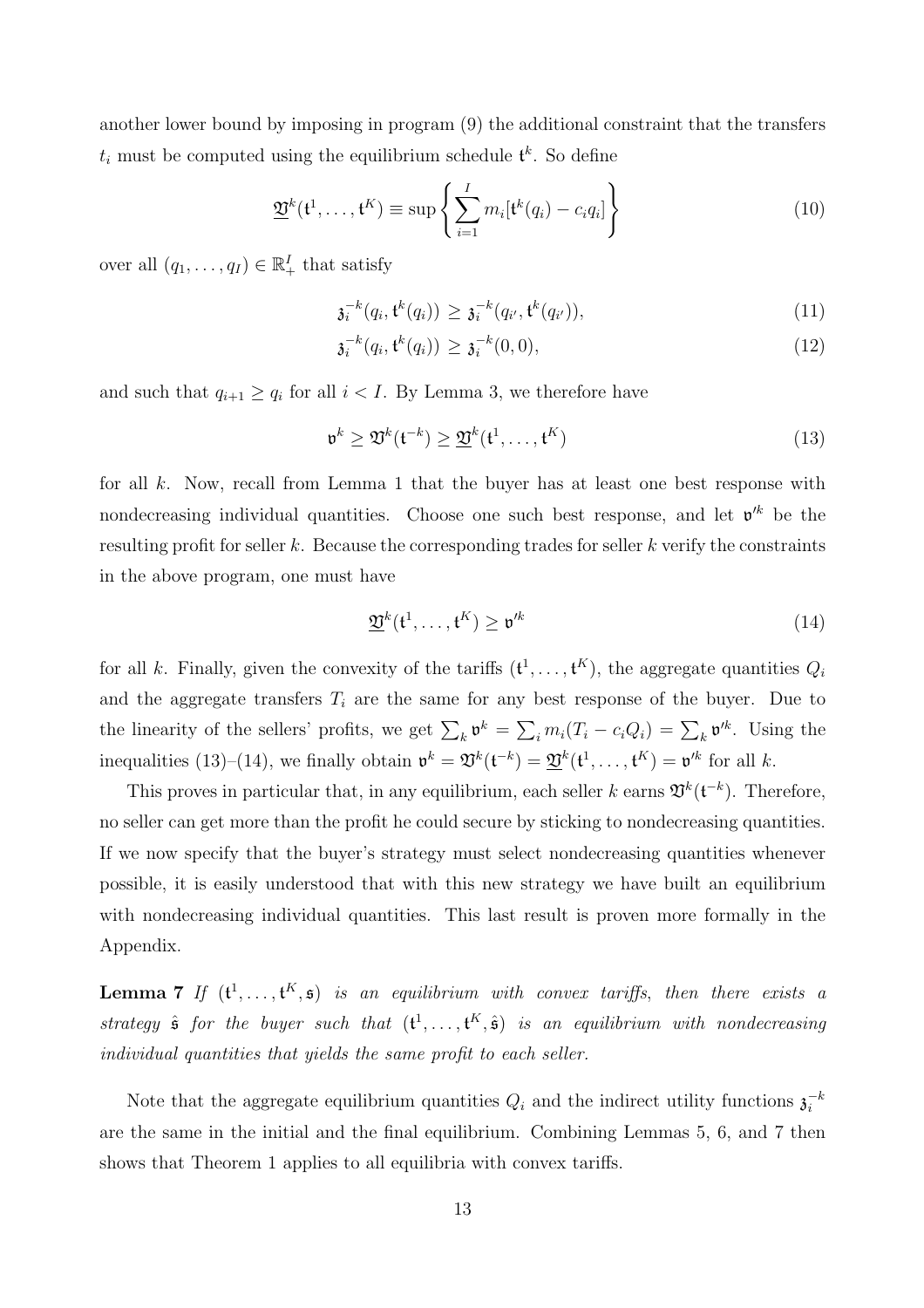### 5 Extensions

So far, we have assumed that sellers have constant and possibly type-dependent marginal costs. An examination of the proof of Lemmas 1–5 reveals that we can handle much more general cases. We now endow each seller k with a profit function  $v_i^k(q, t)$ , which we take to be continuous and strictly increasing in  $t$ , and such that the following generalized reverse single-crossing assumption holds.

Assumption 4 For all k,  $i < i'$ ,  $q < q'$ , t, and t',

$$
v_i^k(q,t) \ge v_i^k(q',t') \quad implies \quad v_{i'}^k(q,t) \ge v_{i'}^k(q',t').
$$

Each seller  $k$  therefore weakly prefers to sell lower quantities to higher types. Then the following result holds.

**Corollary 1** Under Assumptions  $1-2$  and  $4$ , any equilibrium with convex tariffs and nondecreasing individual quantities such that some trade takes place in equilibrium displays linear pricing: there exists  $p \in \mathbb{R}$  such that all trades take place at unit price p, and each type i purchases  $D_i(p)$  in the aggregate.

Extending this result to equilibria with quantities that may be decreasing requires some additional structure. Assume that each seller's cost of providing type i with a quantity  $q$  is  $c_i(q)$ , where  $c_i : \mathbb{R}_+ \to \mathbb{R}_+$  is now a strictly convex cost function, with  $c_i(0) = 0$ . In this setting, the analogue of Assumption 4 can be stated in terms of the one-sided derivatives of these cost functions.

Assumption 5 For all  $i < i'$  and  $q < q'$ ,

$$
\partial^- c_{i'}(q') \geq \partial^+ c_i(q).
$$

Assumption 5 is consistent with private-value and common-value environments. Theorem 1 generalizes as follows.

**Theorem 2** Suppose that Assumptions 1–2 and 5 are satisfied, and let  $(\mathfrak{t}^1, \ldots, \mathfrak{t}^K, \mathfrak{s})$  be an equilibrium with convex tariffs. If some trade takes place in equilibrium, then there exists  $p \in \mathbb{R}$  solution to

$$
p \in \partial c_I \left( \frac{D_I(p)}{K} \right) \tag{15}
$$

and such that: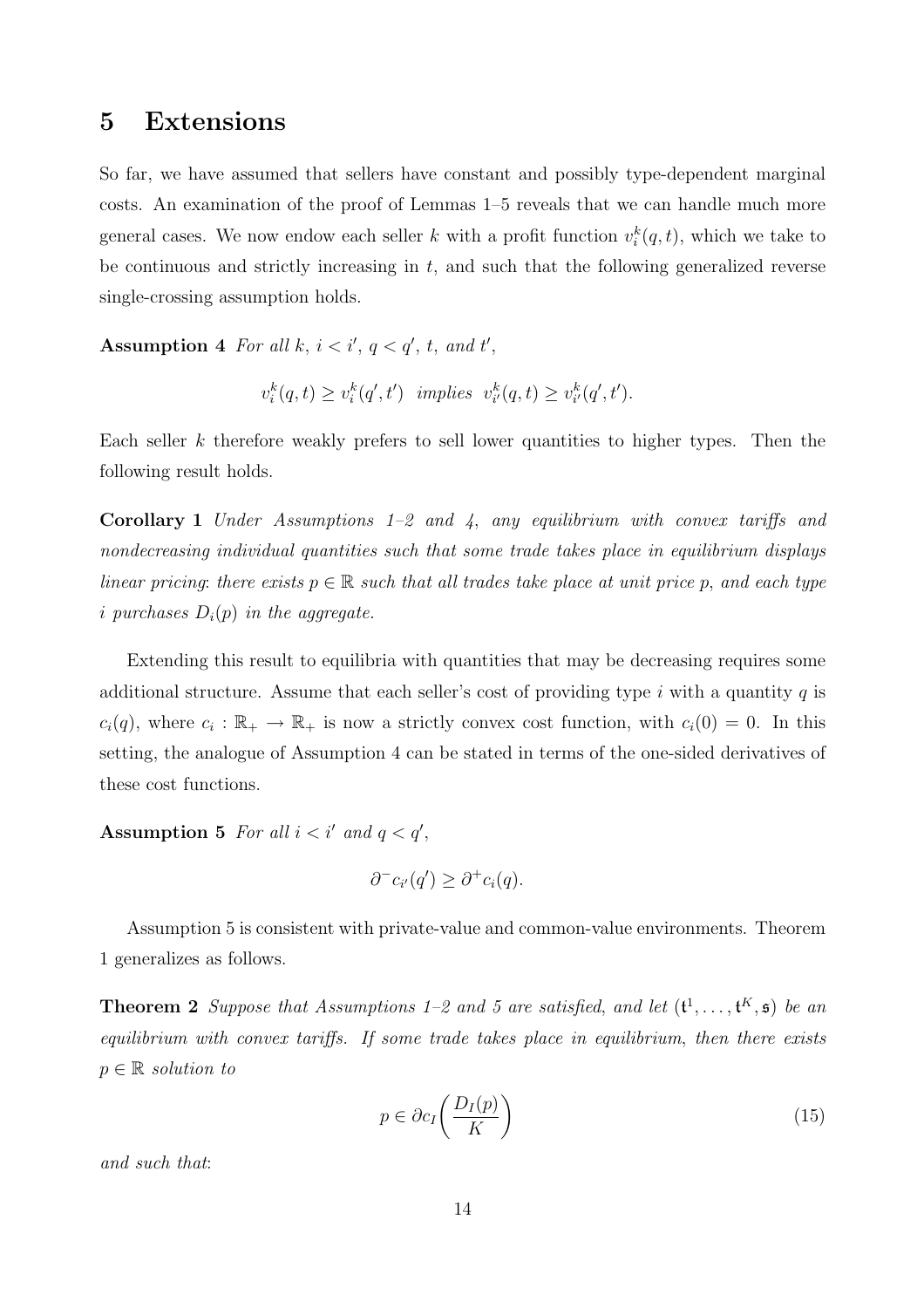- (i) All trades take place at unit price p and each type i purchases  $D_i(p)$  in the aggregate, and  $D_i(p)/K$  from each seller.
- (ii) Only type I actively trades in equilibrium:

$$
D_1(p) = \ldots = D_{I-1}(p) = 0 < D_I(p). \tag{16}
$$

When there is a single type I, this result states that any equilibrium is competitive in the sense that the equilibrium price equalizes type I's demand and the sum of the sellers' supplies. Equilibrium outcomes are hence first-best efficient, as in the case of linear costs. The introduction of multiple types does not affect this property, the only change being that all types below I must demand a zero quantity at the equilibrium price.

The structure of the proof of Theorem 2 is similar to that of Theorem 1. First, given Corollary 1, one has to show that the result holds for all equilibria with convex tariffs and nondecreasing individual quantities.

**Lemma 8** Let  $(\mathbf{t}^1, \ldots, \mathbf{t}^K, \mathfrak{s})$  be an equilibrium with convex tariffs and nondecreasing individual quantities such that some trade takes place at price p in equilibrium. Then p satisfies  $(15)$ – $(16)$ .

The result that no trade may take place except perhaps at the top of the buyer's type distribution now holds whether or not the environment features common values. As in the linear cost case, sellers collectively have to share a risky demand  $D_i(p)$ , but under convex costs the precise sharing now matters. Under Assumption 2, we know that  $D_I(p) > D_{I-1}(p)$ , so the price p must be high enough to convince some of the sellers to provide additional quantities to the highest type. In fact, one must have  $p \geq \partial^- c_I(q_I^k)$  for all k, otherwise seller  $k$  could deviate by posting a limit order with a unit price  $p$  and a maximum quantity slightly below  $q_I^k$ . But, at such a high price, sellers are willing to sell high quantities to lower types, which is consistent with equilibrium only if all these types demand a zero quantity.

To complete the proof of Theorem 2, there thus only remains to show that the restriction to equilibria with nondecreasing individual quantities is innocuous. To this end, consider an equilibrium  $(t^1, \ldots, t^K, \mathfrak{s})$  with convex tariffs. Denote by  $\mathfrak{v}^k$  the equilibrium profits of seller k. Replacing the linear cost functions in the definitions (9) and (10) of  $\mathfrak{V}^k(\mathfrak{t}^{-k})$  and  $\mathfrak{V}^k(\mathfrak{t}^1,\ldots,\mathfrak{t}^K)$  by the now convex cost functions, we formally get the lower bound (13) for the profits  $\mathfrak{v}^k$ . On the other hand, the sum of these profits cannot exceed the value they would reach if the buyer were to break ties in favor of the coalition of sellers. Formally,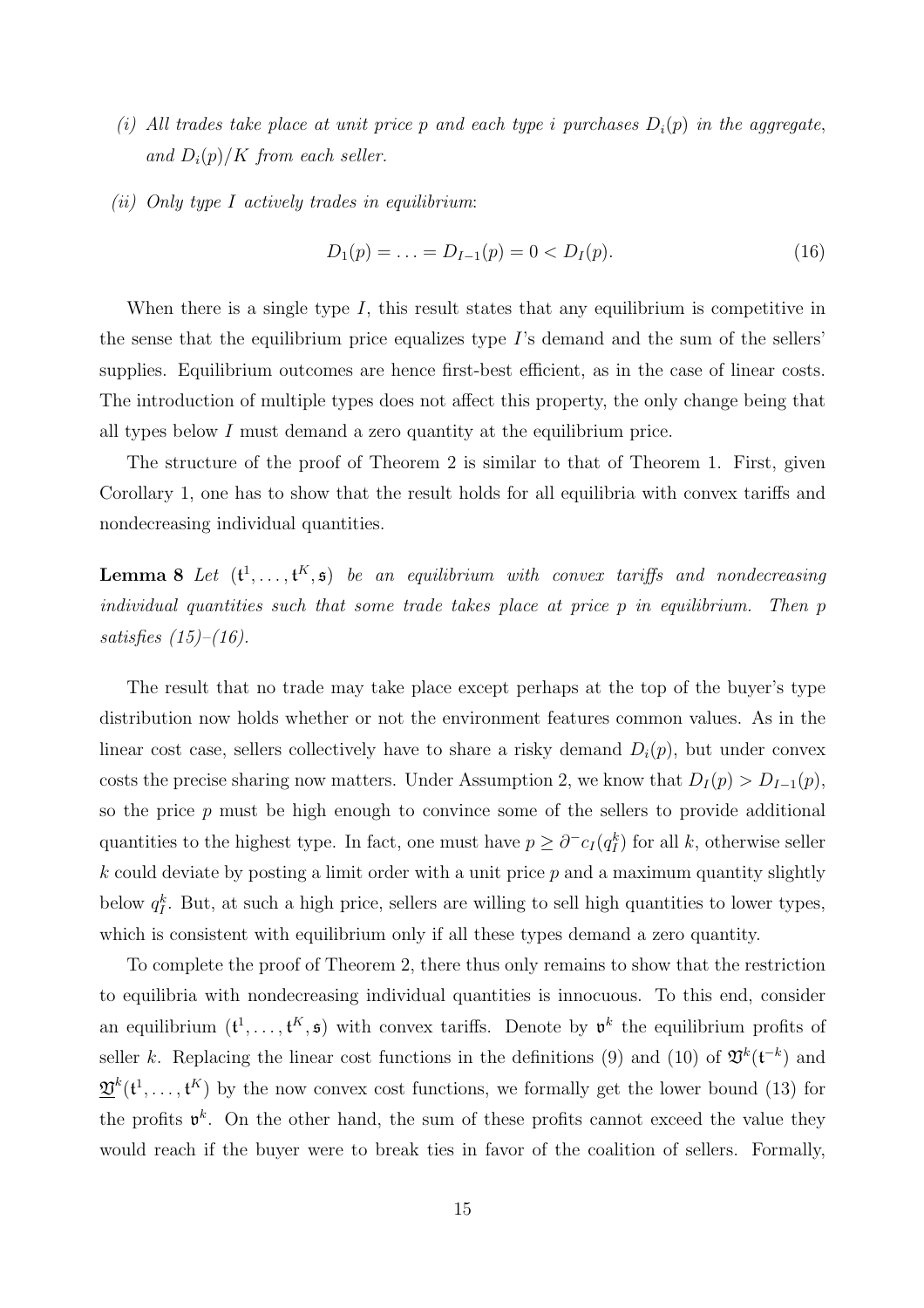define

$$
\mathfrak{V}^0(\mathfrak{t}^1,\ldots,\mathfrak{t}^K) \equiv \sup \left\{ \sum_k \sum_i m_i [\mathfrak{t}^k(q_i) - c_i(q_i)] \right\} \tag{17}
$$

over all  $(q_1, \ldots, q_l) \in \mathbb{R}^I_+$  that satisfy  $(11)$ – $(12)$ . Note that we do not impose the constraint that quantities be nondecreasing. We thus have

$$
\mathfrak{V}^0(\mathfrak{t}^1,\ldots,\mathfrak{t}^K) \ge \sum_k \mathfrak{v}^k.
$$
 (18)

But the program (17) defining  $\mathfrak{V}^0(\mathfrak{t}^1,\ldots,\mathfrak{t}^K)$  can be simplified into

$$
\inf \left\{ \sum_{k} \sum_{i} m_i c_i(q_i) \right\}
$$

under the same constraints, as the aggregate transfer chosen by the buyer is uniquely defined given the tariffs. The proof of Lemma 1 shows that such a risk-sharing problem admits a solution with nondecreasing individual quantities: this is the efficient manner to share risk. Let  $\mathfrak{v}'^k$  be the associated profit for seller k; note that  $\sum_k \mathfrak{v}'^k = \mathfrak{V}^0(\mathfrak{t}^1, \ldots, \mathfrak{t}^K)$ . Moreover, in such a solution, each seller  $k$  trades a family of quantities that are nondecreasing, and thus his associated profit  $\mathfrak{v}'^k$  must be no more than  $\underline{\mathfrak{V}}^k(\mathfrak{t}^1,\ldots,\mathfrak{t}^K)$ . Summarizing, we get from (13) and (18) that

$$
\sum_k \underline{\mathfrak{V}}^k(\mathfrak{t}^1, \dots, \mathfrak{t}^K) \geq \sum_k \mathfrak{v}'^k = \mathfrak{V}^0(\mathfrak{t}^1, \dots, \mathfrak{t}^K) \geq \sum_k \mathfrak{v}^k \geq \sum_k \mathfrak{V}^k(\mathfrak{t}^{-k}) \geq \sum_k \underline{\mathfrak{V}}^k(\mathfrak{t}^1, \dots, \mathfrak{t}^K),
$$

and thus these inequalities are in fact equalities. In particular, this implies for every  $k$  that  $\mathfrak{v}^k = \mathfrak{V}^k(\mathfrak{t}^{-k})$ . We can then apply Lemma 7 without changes.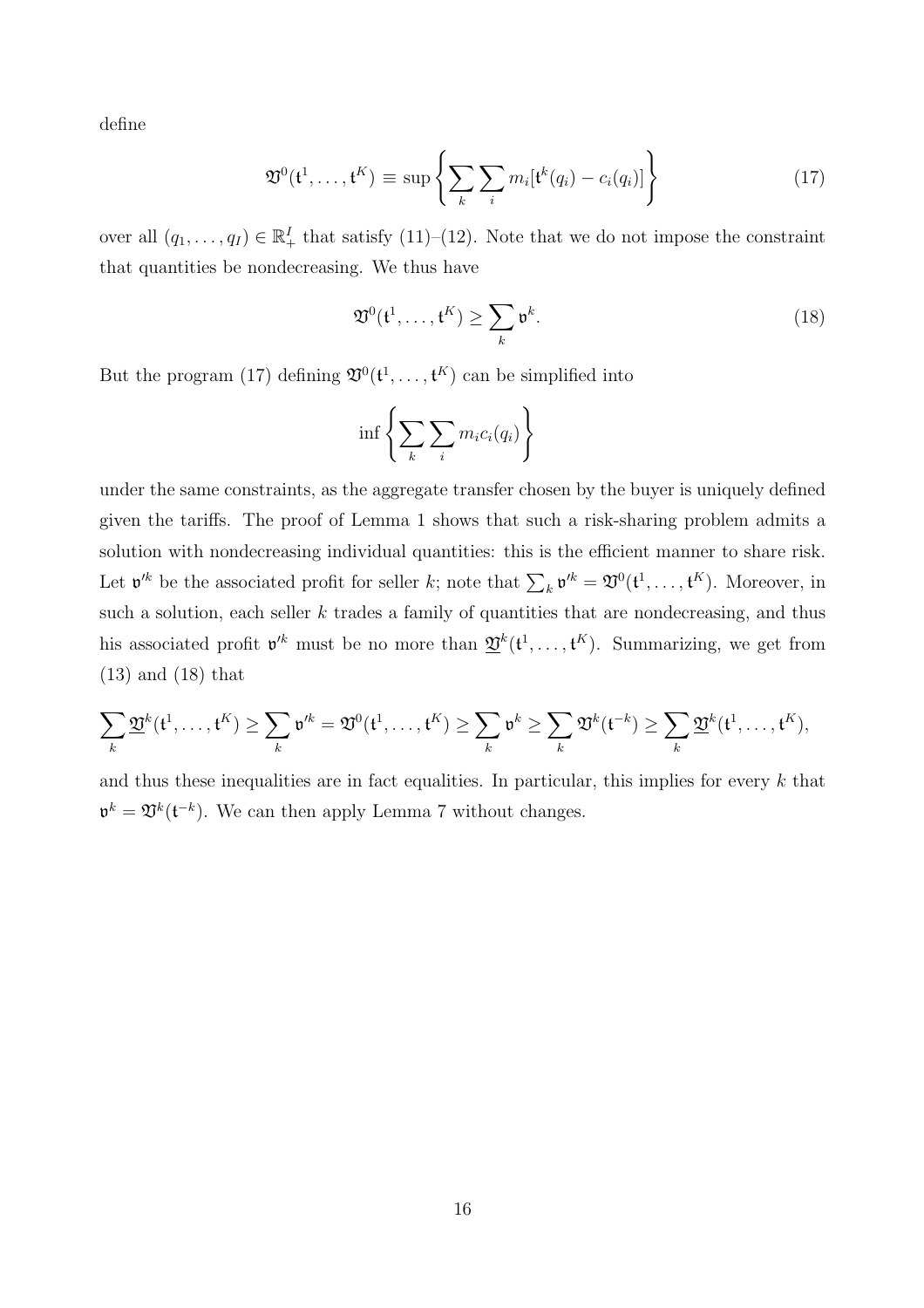## Appendix

**Proof of Lemma 1.** Recall that given a family  $(t^1, \ldots, t^K)$  of convex tariffs, the aggregate equilibrium demand  $Q_i$  of type i is uniquely defined and nondecreasing in i. Given  $Q_i$ , type i's utility-maximization problem (1) reduces to minimizing total payment for  $Q_i$ :

$$
\min \left\{ \sum_{k} t^{k}(q^{k}) : q^{k} \in \mathbb{R}_{+} \text{ for all } k \text{ and } \sum_{k} q^{k} = Q_{i} \right\}.
$$

This is a convex program, so that by the Kuhn–Tucker theorem one can associate to any solution  $(q^1, \ldots, q^K)$  a Lagrange multiplier  $p_i$  such that  $p_i \in \partial t^k(q^k)$  for all k. If there are two different solutions  $(q^1, \ldots, q^K)$  and  $(q'^1, \ldots, q'^K)$  with different multipliers  $p_i < p'_i$ , then because each tariff is convex one obtains  $q^k \leq q^{k}$  for all k, and because both solutions sum to the same  $Q_i$  they must be identical, a contradiction. This shows that two different solutions must share the same  $p_i$ . Consequently one can associate to each type i a price  $p_i$ such that whatever the solution  $(q^1, \ldots, q^K)$  to type *i*'s problem, one has  $p_i \in \partial t^k(q^k)$  for all k. Moreover, by the same argument as above,  $p_i$  is nondecreasing in i.

For each i and each k, one can thus build the nonempty set  $\{q : p_i \in \partial t^k(q)\}\$ . Let  $\underline{s}_i^k$ be its minimum element, and let  $\bar{s}_i^k$  be its maximum. Both  $\underline{s}_i^k$  and  $\bar{s}_i^k$  are nondecreasing in i. The interval  $[\underline{s}_i^k, \overline{s}_i^k]$  is in fact the set of quantities that are provided by seller k at a marginal price equal to  $p_i$ . If this interval is nontrivial, then  $t^k$  is affine over it, with slope  $p_i$ . Consequently solutions  $(q_i^1, \ldots, q_i^K)$  to type i payment minimization problem must verify

$$
\sum_{k} q_i^k = Q_i \text{ and } \underline{s}_i^k \le q_i^k \le \overline{s}_i^k \text{ for all } k,
$$
\n(19)

and these conditions are in fact sufficient, as all tariffs have the same slope  $p_i$  for quantities in these intervals. Our problem thus reduces to find a family of nondecreasing quantities verifying (19). We in fact prove a stronger result, which will be useful for future reference. Choose a family of strictly convex functions  $(f_1, \ldots, f_l)$ , and consider the following family of problems, indexed by i:

$$
\min\left\{\sum_{k} f_i(q_i^k)\right\}
$$

subject to  $(19)$ . By strict convexity of the functions  $f_i$ , each such problem admits a unique solution. We show below that the family of these solutions must display nondecreasing individual quantities. This naturally implies the existence of a family with nondecreasing individual quantities verifying (19), and shows the lemma.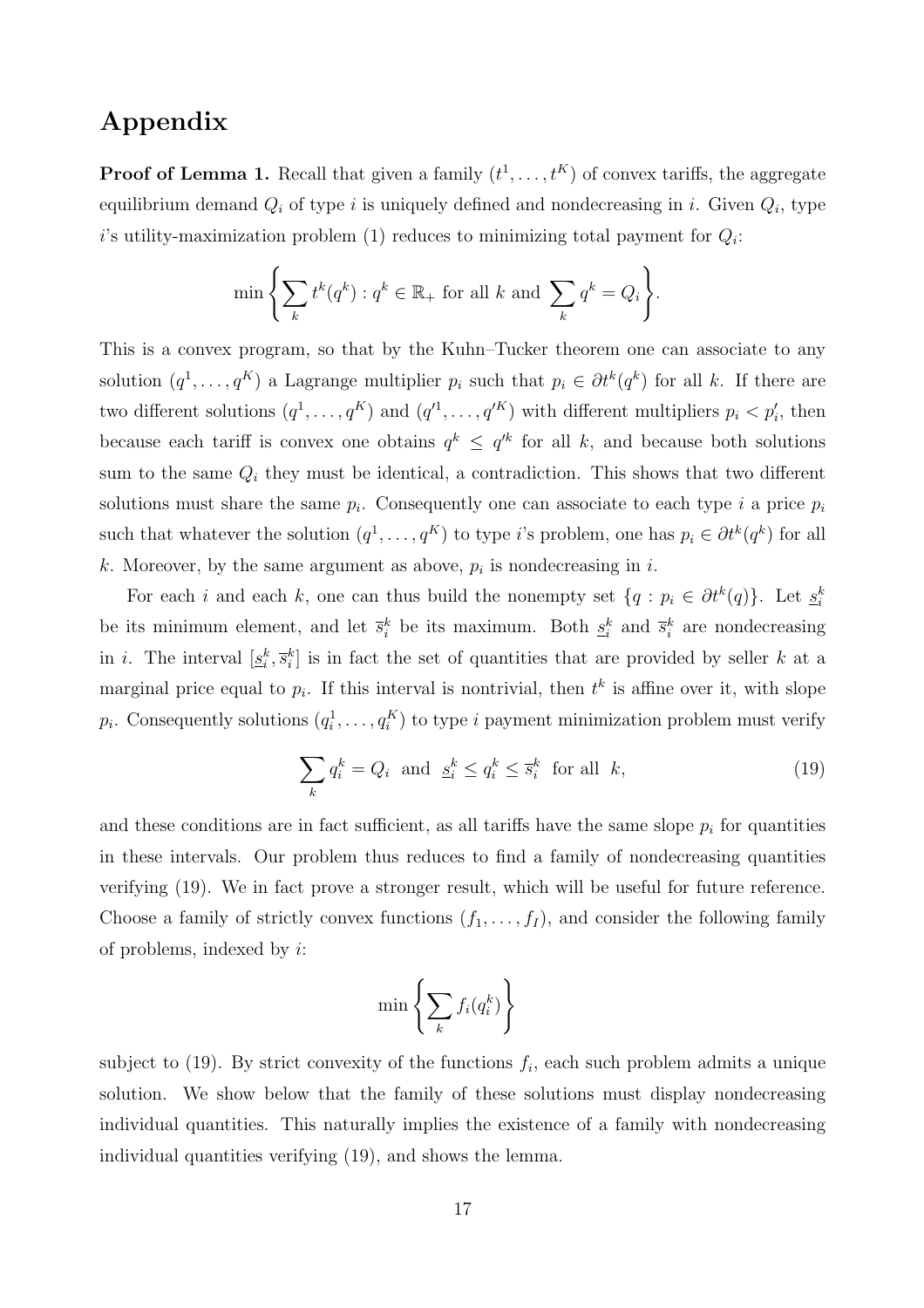To do so, proceed by contradiction and suppose that a family of solutions has  $q_i^k > q_{i+1}^k$ , for some k and  $i < I$ . Under (19), this implies

$$
\underline{s}_i^k \le \underline{s}_{i+1}^k \le q_{i+1}^k < q_i^k \le \overline{s}_i^k \le \overline{s}_{i+1}^k. \tag{20}
$$

Because the intervals for i and  $i+1$  have a nontrivial intersection, it must be that  $p_i = p_{i+1}$ . Therefore, for any seller k' we have  $\underline{s}_i^{k'} = \underline{s}_{i+1}^{k'}$  and  $\overline{s}_i^{k'} = \overline{s}_{i+1}^{k'}$ . Moreover, because  $q_i^k > q_{i+1}^k$ and  $Q_i \leq Q_{i+1}$ , we know that there exists  $k' \neq k$  such that  $q_i^{k'} < q_{i+1}^{k'}$ . Using the equalities we have just shown, this implies

$$
\underline{s}_{i}^{k'} = \underline{s}_{i+1}^{k'} \le q_{i}^{k'} < q_{i+1}^{k'} \le \overline{s}_{i}^{k'} = \overline{s}_{i+1}^{k'}.\tag{21}
$$

Given (20)–(21), one can slightly reduce  $q_i^k$  and increase  $q_i^{k'}$  by the same amount, so that (19) is still verified. Because  $(q_i^1, \ldots, q_i^K)$  is assumed to minimize  $\sum_k f_i(q_i^k)$ , it must be that at the margin  $-\partial^- f_i(q_i^k) + \partial^+ f_i(q_i^{k'}$  $i^{(k)} \geq 0$ . Because  $f_i$  is strictly convex, this implies that  $q_i^k \leq q_i^{k'}$  $i'$ . Alternatively, one could slightly increase  $q_{i+1}^k$ , and reduce  $q_{i+1}^{k'}$  by the same amount. Once more, it must be that at the margin  $\partial^+ f_{i+1}(q_{i+1}^k) - \partial^- f_{i+1}(q_{i+1}^{k'}) \geq 0$ . Because  $f_{i+1}$  is strictly convex, this implies that  $q_{i+1}^{k'} \leq q_{i+1}^k$ .

Overall we thus have shown that  $q_i^k \leq q_i^{k'} < q_{i+1}^{k'} \leq q_{i+1}^{k}$ , in contradiction with our assumption that  $q_i^k > q_{i+1}^k$ . This concludes the proof.

**Proof of Lemma 2.** Fix some k,  $i < I, q < q'$ , t, and t'. Let  $\mathfrak{T}(Q) \equiv t + \mathfrak{T}^{-k}(Q-q)$ , defined for  $Q \geq q$ . Similarly, let  $\mathfrak{T}'(Q) \equiv t' + \mathfrak{T}^{-k}(Q - q')$ , defined for  $Q \geq q'$ . According to (3), computing  $\mathfrak{z}_i^{-k}$  $i^{-(k)}(q, t)$  amounts to maximize  $u_i(Q, \mathfrak{T}(Q))$  with respect to  $Q \geq q$ . Let  $Q_i \geq q$  be the solution to this problem; it is unique as  $u_i$  is strictly quasiconcave and strictly decreasing in aggregate transfers, and  $\mathfrak{T}(Q)$  is convex in Q. Similarly, computing  $\mathfrak{z}_i^{-k}$  $i<sub>i</sub><sup>-k</sup>(q', t')$  amounts to maximize  $u_i(Q, \mathfrak{T}'(Q))$  with respect to  $Q \geq q'$ . Let  $Q'_i \geq q'$  be the unique solution to this problem. Suppose that

$$
\mathfrak{z}_i^{-k}(q,t) < \mathfrak{z}_i^{-k}(q',t') \tag{22}
$$

and let  $i' > i$ . Because  $Q_{i'} \geq q$  is an admissible candidate in the problem that defines  $\overline{\mathfrak{z}_{i}}^{-k}$  $i^{k}(q,t)$ , we must have

$$
u_i(Q_{i'}, \mathfrak{T}(Q_{i'})) \leq \mathfrak{z}_i^{-k}(q, t) < \mathfrak{z}_i^{-k}(q', t') = u_i(Q_i', \mathfrak{T}'(Q_i')).
$$

Suppose first that  $Q_{i'} < Q'_{i}$ . Using Assumption 1, we get

$$
\mathfrak{z}_{i'}^{-k}(q,t) = u_{i'}(Q_{i'}, \mathfrak{T}(Q_{i'})) < u_{i'}(Q_i', \mathfrak{T}'(Q_i')) \leq \mathfrak{z}_{i'}^{-k}(q',t'),
$$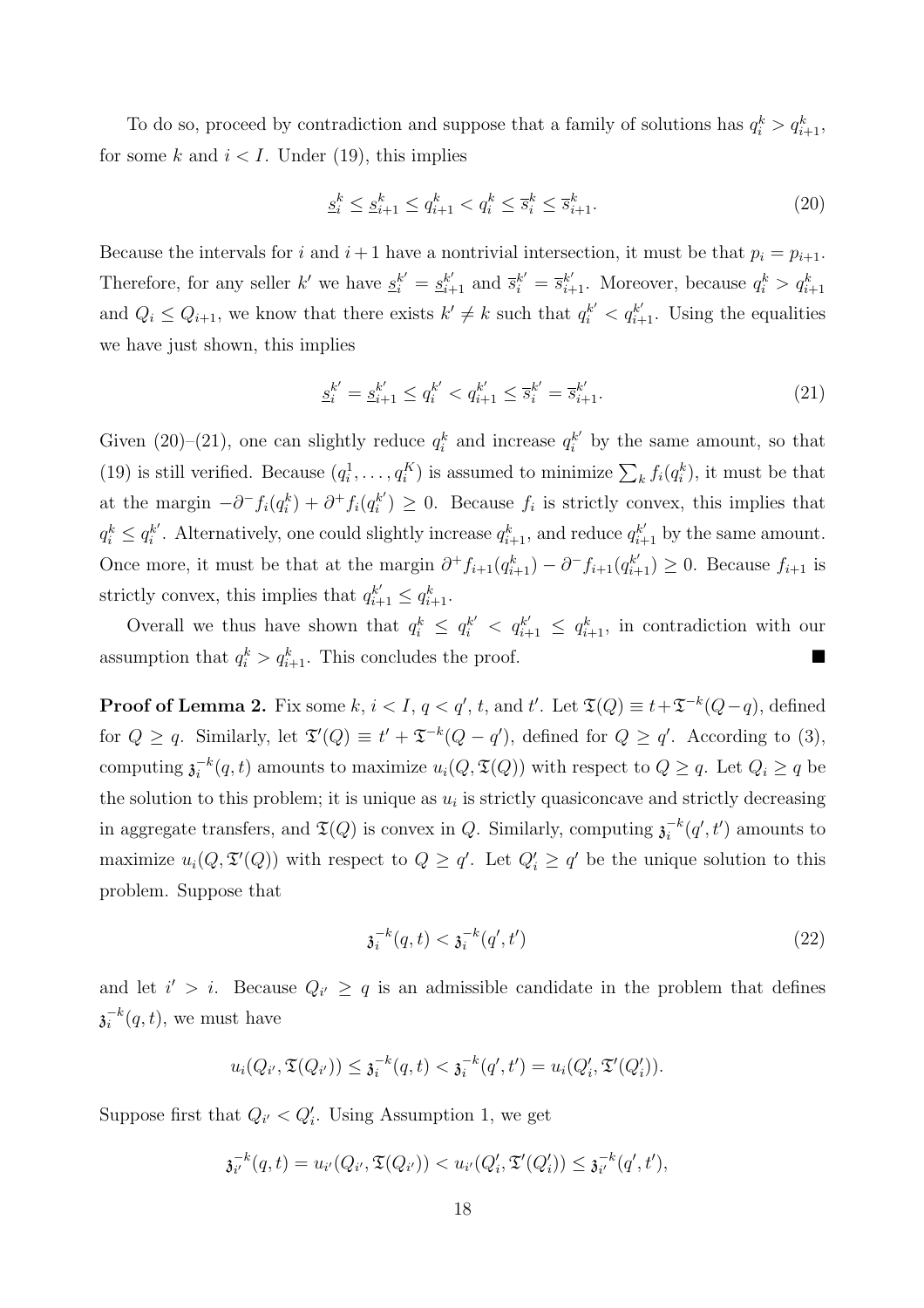where the last inequality stems from the fact that  $Q_i' \ge q'$  is an admissible candidate in the problem that defines  $\mathfrak{z}_{i'}^{-k}$  $\bar{i}^{k}(q', t')$ . This shows (5) in this case.

Otherwise we have  $Q_{i'} \geq Q'_{i} \geq q'$ . Then  $Q_{i'}$  is an admissible candidate in the problem that defines  $\mathfrak{z}_{i'}^{-k}$  $\overline{u}^{k}_{i'}(q',t')$ , and we get

$$
u_{i'}(Q_{i'}, \mathfrak{T}'(Q_{i'})) \leq \mathfrak{z}_{i'}^{-k}(q', t').
$$

If  $\mathfrak{T}'(Q_{i'}) < \mathfrak{T}(Q_{i'})$ , we obtain

$$
\mathfrak{z}_{i'}^{-k}(q,t) = u_{i'}(Q_{i'}, \mathfrak{T}(Q_{i'})) < u_{i'}(Q_{i'}, \mathfrak{T}'(Q_{i'})) \leq \mathfrak{z}_{i'}^{-k}(q',t'),
$$

which shows  $(5)$  in this case.

The only remaining case is when  $Q_{i'} \geq Q'_{i} \geq q'$  and  $\mathfrak{T}'(Q_{i'}) \geq \mathfrak{T}(Q_{i'})$ . Note that because  $q < q'$  and  $\mathfrak{T}^{-k}$  is convex,  $\mathfrak{T}'(Q) - \mathfrak{T}(Q)$  is nonincreasing in Q for  $Q \geq q'$ . Because  $Q_{i'} \geq Q'_{i} \geq q'$ , we get  $\mathfrak{T}'(Q'_{i}) \geq \mathfrak{T}(Q'_{i})$  and thus, as  $Q'_{i} \geq q' > q$  is an admissible candidate in the problem that defines  $\mathfrak{z}_i^{-k}$  $i^{-k}(q,t),$ 

$$
\mathfrak{z}_i^{-k}(q,t) \ge u_i(Q_i', \mathfrak{T}(Q_i')) \ge u_i(Q_i', \mathfrak{T}'(Q_i')) = \mathfrak{z}_i^{-k}(q', t'),
$$

in contradiction with (22). Hence we have shown (5). The proof of (4) follows by continuity. Indeed, assume that  $\mathfrak{z}_i^{-k}$  $i^{-k}(q, t) = \mathfrak{z}_i^{-k}$  $i<sup>k</sup>(q', t')$ . Then, for each  $\varepsilon > 0$ ,  $\mathfrak{z}^{-k}$  $\overline{a}^{-k}(q, t + \varepsilon) < \overline{\mathfrak{z}_{i}}^{-k}$  $i^{k}(q,t)$  and thus  $\mathfrak{z}_{i'}^{-k}$  $\frac{-k}{i'}(q,t+\varepsilon) < \mathfrak{z}_{i'}^{-k}$  $\bar{i}^{k}_{i'}(q,t)$  from (5). Because  $\bar{\mathfrak{z}}_{i'}^{-k}$  $\overline{e}^{k}$  is continuous, one can take limits as  $\varepsilon$ goes to zero to obtain  $(4)$ . The result follows.

Proof of Lemma 3. The proof consists of two steps.

**Step 1** Pick a menu  $\mu = \{(0,0), \ldots, (q_i, t_i), \ldots\}$  that satisfies the incentive-compatibility and individual-rationality constraints  $(7)-(8)$  for all i and i', and that has nondecreasing quantities  $q_{i+1} \geq q_i$  for all  $i < I$ . We build a new menu  $\mu' = \{(0,0), \ldots, (q'_i, t'_i), \ldots\}$ by applying the following algorithm. At each step  $n \geq 0$  of the algorithm, let  $\mu^{(n)} =$  $\{(0,0), \ldots, (q_i^{(n)})\}$  $\binom{n}{i},t_i^{(n)}$  $\begin{pmatrix} 0 & 0 \\ 0 & 1 \end{pmatrix}$  is the current menu, with  $\mu^{(0)} \equiv \mu$  by convention. If there exists  $i < I$  such that  $q_i^{(n)} < q_{i+1}^{(n)}$  and the following local incentive-compatibility constraints both bind:

$$
\mathfrak{z}_i^{-k}\bigl(q_i^{(n)},t_i^{(n)}\bigr)=\mathfrak{z}_i^{-k}\bigl(q_{i+1}^{(n)},t_{i+1}^{(n)}\bigr),\\ \mathfrak{z}_{i+1}^{-k}\bigl(q_{i+1}^{(n)},t_{i+1}^{(n)}\bigr)=\mathfrak{z}_{i+1}^{-k}\bigl(q_i^{(n)},t_i^{(n)}\bigr),
$$

then take the smallest such i,  $i^{(n)}$ , and pool types  $i^{(n)}$  and  $i^{(n)} + 1$  on the same trade ¡  $q_{\varepsilon(n)}^{(n+1)}$  $\binom{n+1}{i^{(n)}}, t_{i^{(n)}}^{(n+1)}$ ¢ = ¡  $q_{\varepsilon(n)+1}^{(n+1)}$  $\binom{n+1}{i^{(n)}+1}, t_{i^{(n)}+1}^{(n+1)}$ equal to either  $(q_{i(n)}^{(n)})$  $\bar{t}_{i^{(n)}}^{(n)}, \bar{t}_{i^{(n)}}^{(n)}$ ) or  $\left(q_{\cdot(n)}^{(n)}\right)$  $\binom{n}{i^{(n)}+1}, t_{i^{(n)}+1}^{(n)}$ ¢ according to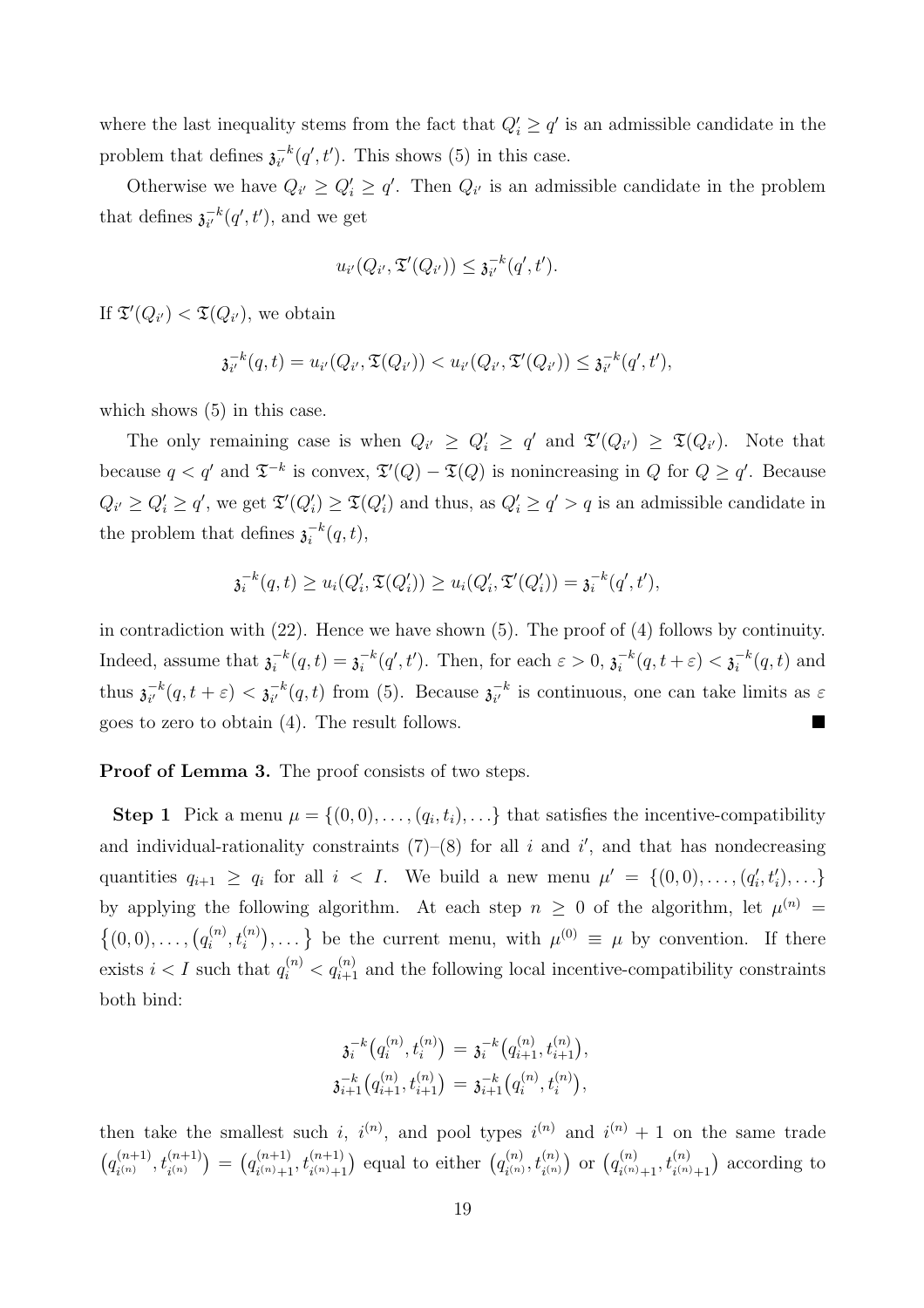the maximum value it gives to the profit on the  $(i^{(n)}, i^{(n)} + 1)$  pair

$$
m_{i^{(n)}}\Big[t_{i^{(n)}}^{(n+1)}-c_{i^{(n)}}q_{i^{(n)}}^{(n+1)}\Big]+m_{i^{(n)}+1}\Big[t_{i^{(n)}}^{(n+1)}-c_{i^{(n)}+1}q_{i^{(n)}}^{(n+1)}\Big].
$$

Otherwise, the algorithm stops, and  $\mu' \equiv \mu^{(n)}$ . Note that the algorithm stops in a finite number of steps as there are finitely many types. Moreover, applying the algorithm only affects the way ties are broken. Therefore, the menu  $\mu'$  remains incentive compatible and individually rational. Moreover, by construction, it has nondecreasing quantities  $q'_{i+1} \geq q'_{i}$ for all  $i < I$ . Finally, at each step of the algorithm, seller k's profit cannot be decreased. Indeed, the algorithm is active at step  $n \geq 0$  only if  $q_{n}^{(n)}$  $\binom{n}{i^{(n)}} < q_{i^{(n)}+1}^{(n)}$ . In that case, either

$$
t_{i^{(n)}}^{(n)} - c_{i^{(n)}}^{(n)}q_{i^{(n)}}^{(n)} < t_{i^{(n)}+1}^{(n)} - c_{i^{(n)}}^{(n)}q_{i^{(n)}+1}^{(n)}
$$

and then seller k's profit is increased by pooling  $i^{(n)}$  and  $i^{(n)} + 1$  on  $(q_{i,n}^{(n)})$  $\binom{n}{i^{(n)}+1}, t_{i^{(n)}+1}^{(n)}$ ¢ , or

$$
t_{i^{(n)}}^{(n)} - c_{i^{(n)}}^{(n)} q_{i^{(n)}}^{(n)} \ge t_{i^{(n)}+1}^{(n)} - c_{i^{(n)}}^{(n)} q_{i^{(n)}+1}^{(n)},
$$

so that, as  $c_{i^{(n)}} \leq c_{i^{(n)}+1}$  by Assumption 3 and  $q_{i^{(n)}}^{(n)}$  $\lambda_{i^{(n)}}^{(n)} < q_{i^{(n)}+1}^{(n)}$  by construction, seller *k*'s profit cannot be decreased by pooling  $i^{(n)}$  and  $i^{(n)} + 1$  on  $(q_{i(n)}^{(n)})$  $\binom{n}{i^{(n)}},t_{i^{(n)}}^{(n)}$  $\frac{1}{\sqrt{2}}$ . As a result,

$$
\sum_{i=1}^{I} m_i(t'_i - c_i q'_i) \ge \sum_{i=1}^{I} m_i(t_i - c_i q_i),
$$
\n(23)

that is, seller k's profit under  $\mu'$  is as least as large as under  $\mu$ .

**Step 2** We may now proceed to the second step of the proof. Let  $\varepsilon > 0$  be given. We are going to modify transfers  $(t'_1, \ldots, t'_I)$  into transfers  $(t''_1, \ldots, t''_I)$  such that the menu  $\mu'' = \{(0,0), \ldots, (q'_i, t''_i), \ldots\}$  satisfies the following incentive-compatibility and individualrationality constraints for all  $i$  and  $i'$ :

$$
\mathfrak{z}_i^{-k}(q'_i, t''_i) \ge \mathfrak{z}_i^{-k}(q'_{i'}, t''_{i'}),\tag{24}
$$

$$
\mathfrak{z}_i^{-k}(q'_i, t''_i) \ge \mathfrak{z}_i^{-k}(0,0),\tag{25}
$$

where now these inequalities are *strict* as soon as, respectively,  $q'_i \neq q'_{i'}$  and  $q'_i \neq 0$ . Moreover, we will perform this modification in such a way that transfers remain almost the same:

$$
t_i'' \ge t_i' - \varepsilon. \tag{26}
$$

Suppose this modification performed. Then for each  $\varepsilon > 0$  seller k could deviate to the menu  $\mu''$ . Because of the above properties, each type i must then choose to trade  $(q'_i, t''_i)$  with seller  $k$ . Hence by playing so seller  $k$  can secure a profit

$$
\sum_{i=1}^{I} m_i(t''_i - c_i q'_i) \ge \sum_{i=1}^{I} m_i(t'_i - c_i q'_i) - \varepsilon \ge \sum_{i=1}^{I} m_i(t_i - c_i q_i) - \varepsilon,
$$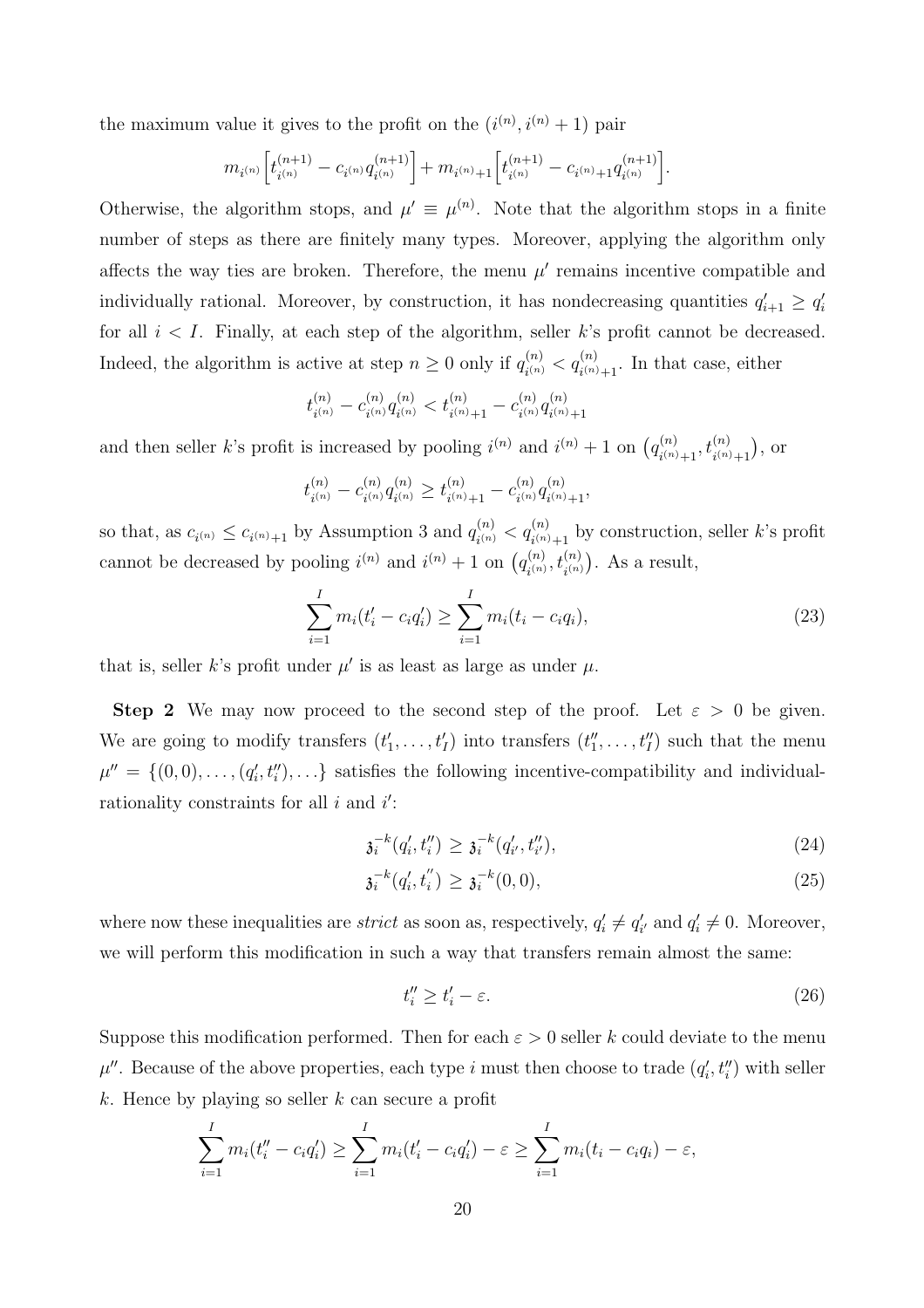where the first and second inequalities follow from (26) and (23). As  $\varepsilon$  can be made arbitrarily small, this shows that seller  $k$ 's equilibrium profit is at least  $(9)$ , and the result follows.

To conclude the proof, there only remains to modify the transfers as announced above. We now turn to this task. Because the quantities  $(q'_1, \ldots, q'_I)$  are given, and because the functions  $\mathfrak{z}_i^{-k}$  $i^*$  are continuous and strictly decreasing in transfers, we can define two families of (extended) real-valued functions  $\gamma_i^k$  and  $\delta_i^k$  for  $i < I$  such that, for each t,

$$
\mathfrak{z}_i^{-k}(q_i',t) = \mathfrak{z}_i^{-k}(q_{i+1}',\gamma_i^k(t)) \text{ and } \mathfrak{z}_{i+1}^{-k}(q_i',t) = \mathfrak{z}_{i+1}^{-k}(q_{i+1}',\delta_i^k(t)).\tag{27}
$$

Here  $\gamma_i^k(t) = -\infty$  or  $\delta_i^k(t) = -\infty$  by convention if there exists no solution to the relevant equation, which may occur for t below some threshold. Both  $\gamma_i^k$  and  $\delta_i^k$  are continuous and strictly increasing where they are finite. If  $q'_i = q'_{i+1}$ , then clearly  $\gamma_i^k(t) = \delta_i^k(t) = t$ . If  $q'_i < q'_{i+1}$ , then, according to (4) along with the fact that the functions  $\mathfrak{z}_i^{-k}$  $i^{\{-k\}}$  are strictly decreasing in transfers,  $\gamma_i^k(t) \leq \delta_i^k(t)$  for all  $t \geq 0$ . Finally, by construction of the menu  $\mu'$ , if  $q'_i < q'_{i+1}$ , then  $\gamma_i^k(t'_i) \leq t'_{i+1} \leq \delta_i^k(t'_i)$  with at least one strict inequality. (One may have  $\gamma_i^k(t'_i) = -\infty$ , but  $\delta_i^k(t'_i)$  is necessarily finite.)

Given  $\varepsilon > 0$ , we can recursively construct a family of strictly positive real numbers  $(\varepsilon_1,\ldots,\varepsilon_I)$  as follows. Let  $\varepsilon_I \equiv \varepsilon$ . Then, for each  $i < I$ , consider  $\varepsilon_{i+1} > 0$  as given. If  $q'_i = q'_{i+1}$ , choose  $\varepsilon_i$  such that  $0 < \varepsilon_i < \varepsilon_{i+1}$ , which is clearly feasible. If  $q'_i < q'_{i+1}$ , choose  $\varepsilon_i$ such that  $0 < \varepsilon_i < \varepsilon_{i+1}/2$  and such that

$$
\gamma_i^k(t) < \delta_i^k(t) \text{ and } \gamma_i^k(t) - \frac{\varepsilon_{i+1}}{2} < t'_{i+1} < \delta_i^k(t) + \frac{\varepsilon_{i+1}}{2} \tag{28}
$$

for all t that satisfy  $|t - t'_i| < \varepsilon_i$ . This is feasible because if  $\varepsilon_{i+1} > 0$ , all these properties hold for  $t = t'_i$ , and because the functions  $\gamma_i^k$  and  $\delta_i^k$  are continuous at  $t'_i$ . Observe that the family  $(\varepsilon_1, \ldots, \varepsilon_I)$  is strictly increasing.

We now recursively construct a family of transfers  $(t''_1, \ldots, t''_I)$  such that  $|t''_i - t'_i| < \varepsilon_i$  for all *i*. Set  $t''_1 \equiv t'_1$  if  $q'_1 = 0$ , and set  $t''_1 \equiv t'_1 - \varepsilon_1/2$  otherwise. Note that  $|t''_1 - t'_1| < \varepsilon_1$ . Suppose next that  $|t''_i - t'_i| < \varepsilon_i$  for some  $i < I$ , and define  $t''_{i+1}$  as follows:

- (i) If  $q'_{i+1} = q'_{i}$ , set  $t''_{i+1} \equiv t''_i$ . Note that because  $t'_{i+1} = t'_{i}$  in this case, we then have  $|t''_{i+1} - t'_{i+1}| = |t''_i - t'_i| < \varepsilon_i < \varepsilon_{i+1}$ , as required.
- (ii) If  $q'_i < q'_{i+1}$ , then, as  $|t''_i t'_i| < \varepsilon_i$  by assumption, we know from the first part of (28) that  $\gamma_i^k(t_i'') < \delta_i^k(t_i'')$ . Choose any  $\hat{\varepsilon}$  such that  $0 < \hat{\varepsilon} < \min{\{\varepsilon_{i+1}/2, \delta_i^k(t_i'') - \gamma_i^k(t_i'')\}}$ , and consider the following three subcases. If  $t'_{i+1} \geq \delta_i^k(t''_i)$ , set  $t''_{i+1} \equiv \delta_i^k(t''_i) - \hat{\varepsilon}$ . If  $t'_{i+1} \leq \gamma_i^k(t''_i)$ , set  $t''_{i+1} \equiv \gamma_i^k(t''_i) + \hat{\varepsilon}$ . Otherwise, set  $t''_{i+1} \equiv t'_{i+1}$ . The second part of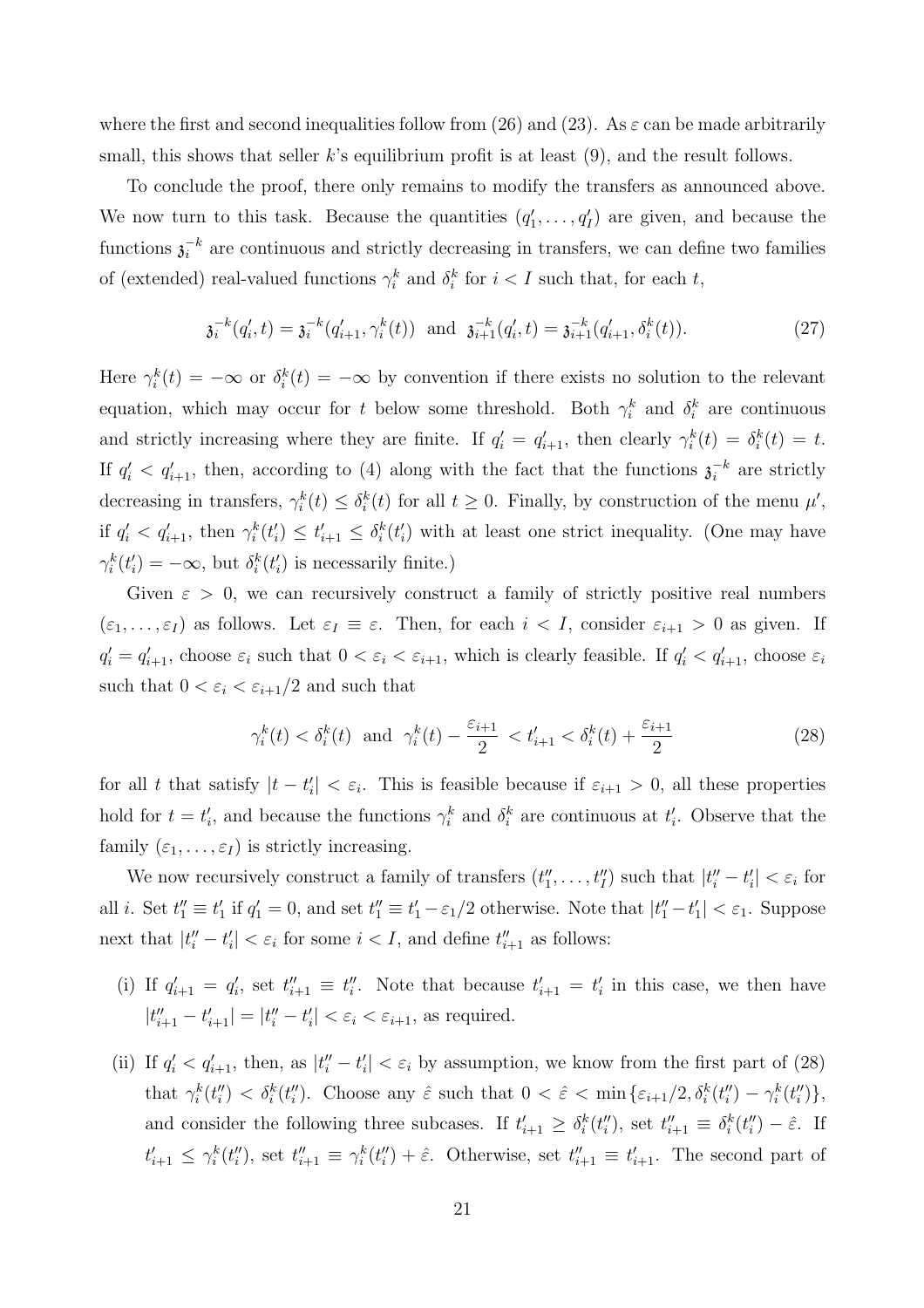(28) ensures that in each of these three subcases  $|t''_{i+1} - t'_{i+1}| < \hat{\varepsilon} + \varepsilon_{i+1}/2 < \varepsilon_{i+1}$ , as required.

By construction, we have  $\gamma_i^k(t_i'') < t_{i+1}'' < \delta_i^k(t_i'')$  if  $q_i' < q_{i+1}'$ . This shows that the local incentive-compatibility constraints

$$
\mathfrak{z}_i^{-k}(q'_i, t''_i) \geq \mathfrak{z}_i^{-k}(q'_{i+1}, t''_{i+1}),
$$
  

$$
\mathfrak{z}_{i+1}^{-k}(q'_{i+1}, t''_{i+1}) \geq \mathfrak{z}_{i+1}^{-k}(q'_i, t''_i)
$$

are satisfied, with strict inequalities if  $q'_i < q'_{i+1}$ . Similarly, our choice of  $t''_1$  ensures that the individual rationality constraint for  $i = 1$ ,

$$
\mathfrak{z}_1^{-k}(q'_1,t''_1) \geq \mathfrak{z}_1^{-k}(0,0),
$$

is also a strict inequality if  $q'_1 \neq 0$ . Given the single-crossing property (4)–(5), a standard argument can be used to establish that this set of local constraints implies that the menu  $\mu''$ satisfies the incentive-compatibility and individual-rationality constraints  $(24)$ – $(25)$  for all i and i', with strict inequalities as soon as, respectively,  $q'_i \neq q'_{i'}$  and  $q'_i \neq 0$ . Finally, for each i we have  $|t''_i - t'_i| < \varepsilon_i < \varepsilon_I = \varepsilon$ , which yields (26). The result follows.

**Proof of Lemma 4.** Fix a seller  $k$ , and suppose by way of contradiction that

$$
\mathfrak{z}_j^{-k}(q_j^k, \mathfrak{t}^k(q_j^k)) > \mathfrak{z}_j^{-k}(q_{j-1}^k, \mathfrak{t}^k(q_{j-1}^k)) \quad \text{and} \quad \mathfrak{z}_j^{-k}(q_j^k, \mathfrak{t}^k(q_j^k)) > \mathfrak{z}_j^{-k}(0, 0) \tag{29}
$$

for some  $j \geq 2$ . Because the quantities  $(q_1^k, \ldots, q_l^k)$  are given, we can define a family of (extended) real-valued functions  $\delta_i^k$  for  $i < I$  as in (27). Using this notation, the first inequality in (29) equivalently says that  $\mathbf{t}^k(q_j^k) < \delta_{j-1}^k(\mathbf{t}^k(q_{j-1}^k))$ . Now, choose  $\varepsilon$  such that  $0 < \varepsilon < \delta_{j-1}^k(t^k(q_{j-1}^k)) - t^k(q_j^k)$  and define a family of transfers  $(t'_1, \ldots, t'_I)$  as follows: for  $i < j$ , set  $t'_i \equiv \mathfrak{t}^k(q_i^k)$ ; for  $i = j$ , set  $t'_j \equiv \mathfrak{t}^k(q_j^k) + \varepsilon$ ; for  $i > j$ , define recursively  $t'_i \equiv$  $\max\{ {\mathfrak t}^k(q_i^k), \delta_{i-1}^k(t'_{i-1})\}.$ 

The menu  $\{(0,0), \ldots, (q_i^k, t_i'), \ldots\}$  has three noticeable features:

- (i) It has the same nondecreasing quantities and higher—sometimes strictly higher transfers as the equilibrium allocation.
- (ii) It satisfies the incentive-compatibility constraints (7). This is obvious for types  $i <$ j, because their transfers are unchanged, whereas the transfers of types  $i' \geq j$  are (weakly) increased. As for type  $j$ , observe that she cannot be better off mimicking type  $j-1$  because  $t'_{j} = \mathfrak{t}^{k}(q_{j}^{k}) + \varepsilon$ ,  $t'_{j-1} = \mathfrak{t}^{k}(q_{j-1}^{k})$ , and  $\varepsilon$  has been chosen so that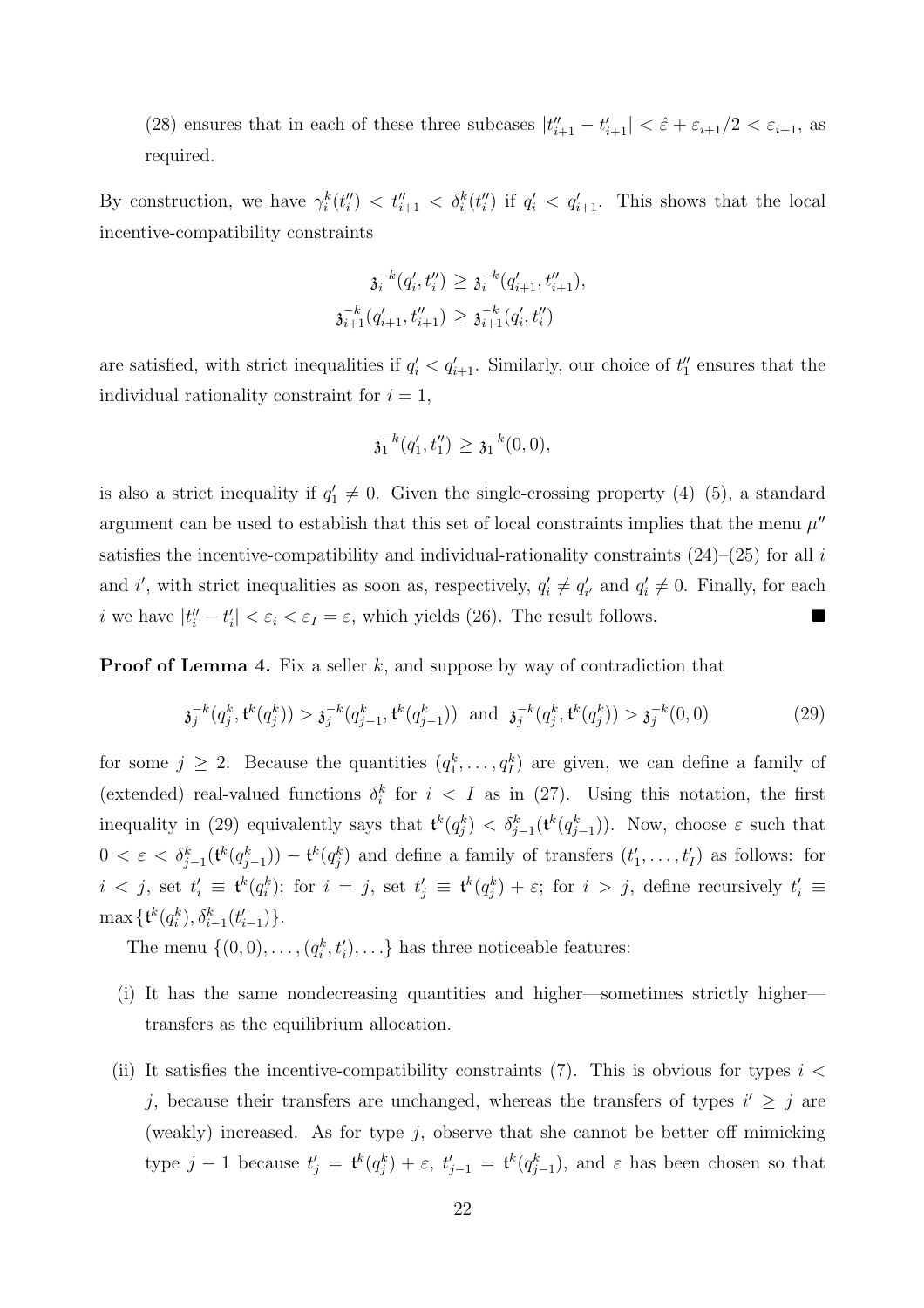$\overline{\mathfrak{z}}_i^{-k}$  $j^{-k}(q_j^k, \mathfrak{t}^k(q_j^k)+\varepsilon) > \mathfrak{z}_j^{-k}$  $j^{-k}(q_{j-1}^k, \mathfrak{t}^k(q_{j-1}^k))$ . Using the fact that the quantities  $(q_1^k, \ldots, q_j^k)$ are nondecreasing along with the single-crossing property  $(4)$ , it follows that type  $j$ cannot be better off mimicking any type  $i < j - 1$  either. Finally, type j cannot be better off mimicking any type  $i > j$ . Indeed, suppose by way of contradiction that  $i > j$  is the first type such that  $\mathfrak{z}_i^{-k}$  $\bar{g}_j^{-k}(q_j^k,t_j')<\mathfrak{z}_j^{-k}$  $j^{-k}(q_i^k, t'_i)$ . Then  $\mathfrak{z}_j^{-k}$  $j^{-k}(q_{i-1}^k, t'_{i-1}) =$  $\overline{\mathfrak{z}}_i^{-k}$  $j^{-k}(q^k_j,t'_j)<\mathfrak{z}_j^{-k}$  $j^{-k}(q_i^k, t'_i)$  so that, from  $q_{i-1}^k \leq q_i^k$  along with the single-crossing property  $(5)$ , we have  $\mathfrak{z}_i^{-k}$  $\frac{-k}{i}(q_{i-1}^k, t_{i-1}') < \mathfrak{z}_i^{-k}$  $i^{-k}(q_i^k, t'_i)$ . But  $\mathfrak{z}_i^{-k}$  $i^{-k}(q_i^k,t_i') \leq \mathfrak{z}_i^{-k}$  $i^{-k}(q_i^k, \delta_{i-1}^k(t'_{i-1})),$  so that  $\overline{\mathfrak{z}_i}^{-k}$  $\frac{-k}{i}(q_{i-1}^{k}, t_{i-1}') < \mathfrak{z}_{i}^{-k}$  $\bar{a}_i^{-k}(q_i^k, \delta_{i-1}^k(t'_{i-1})),$  in contradiction with the definition (27) of  $\delta_{i-1}^k$ . The claim follows. The proof that no type  $i > j$  can be better off mimicking any type  $i' \neq i$  is similar, and is therefore omitted.

(iii) It satisfies the individual-rationality constraints  $(8)$ . This is obvious for types  $i <$ j, because their trade is unchanged. Thus in particular  $\mathfrak{z}_{i-}^{-k}$  $\frac{-k}{j-1}(q_{j-1}^k,t_{j-1}')\,\geq\, \mathfrak{z}_i^{-k}$  $i^{-k}(0,0).$ The single-crossing property (4) then implies that  $\mathfrak{z}_{i'}^{-k}$  $\frac{-k}{i'} (q_{j-1}^k, t_{j-1}') \geq \mathfrak{z}_{i'}^{-k}$  $_{i'}^{-k}(0,0)$  for all  $i' \geq j$ , from which the claim follows as the menu  $\{(0,0), \ldots, (q_i^k, t'_i), \ldots\}$  is incentive compatible.

Given  $(i)$ –(iii), we can apply Lemma 3 to conclude that this menu must give seller k at most his equilibrium profit. This however contradicts (i) above. The contradiction establishes that for each  $j \geq 2$ , at least one inequality in (29) must bind. The proof that the individual rationality constraint (8) binds at  $i = 1$  is similar, and is therefore omitted.

Proof of Lemma 5. As shown in Lemma 1, there exists a nondecreasing sequence of prices  $(p_1,\ldots,p_I)$  such that  $p_i \in \partial \mathfrak{t}^k(q^k)$  for all k and all best responses  $(q^1,\ldots,q^K)$  of type i. In fact, those best responses are exactly the quantities verifying (19) given the equilibrium tariffs  $(\mathfrak{t}^1, \ldots, \mathfrak{t}^K)$ .

As a preliminary result, let us show that there is no type i such that  $Q_i > 0$  and  $q_i^k = \overline{s}_i^k$ for all k. Indeed, these conditions imply that type i has a unique best response that exhausts all available supply at the marginal price  $p_i$ . Moreover, because  $Q_i > 0$  there exists at least one seller k such that  $q_i^k > 0$ . For any such k, the individual-rationality constraint (8) of type  $i$  is slack in equilibrium, because type  $i$  has a unique best response. This implies from Lemma 4 that  $i \geq 2$ , and that the incentive-compatibility constraint constraint (7) for  $i' = i - 1$  binds in equilibrium. As type i has a unique best response, it must thus be that  $q_i^k = q_{i-1}^k$ . This equality also holds for those k such that  $q_i^k = 0$ , as individual quantities are nondecreasing by assumption. Overall we have shown that  $i \geq 2$ , and that type  $i - 1$  also exhausts supply at price  $p_i$ , so that  $p_{i-1} = p_i$ ,  $q_{i-1}^k = \overline{s}_{i-1}^k = \overline{s}_i^k$  for all k, and  $Q_{i-1} = Q_i > 0$ .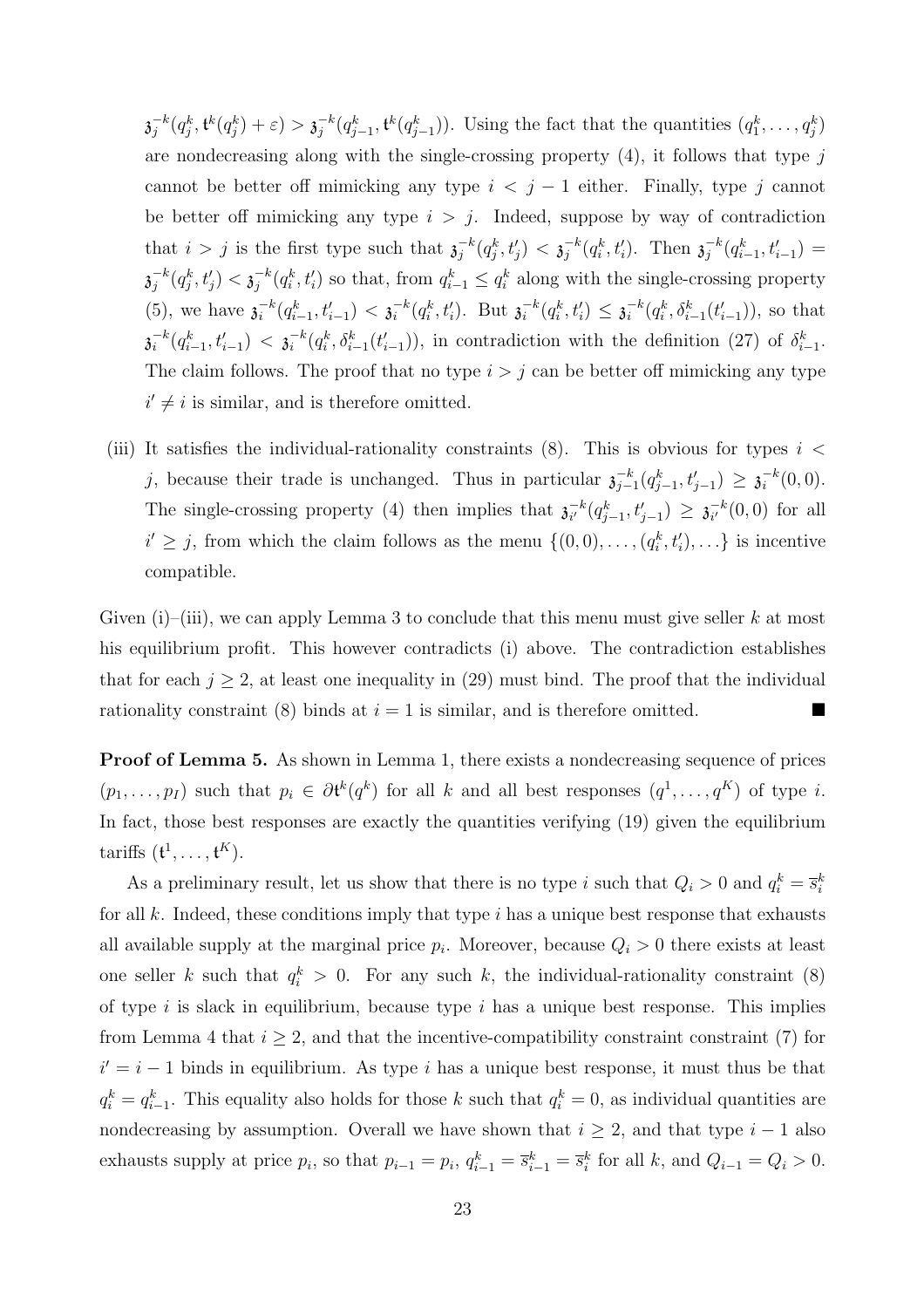We can then iterate the reasoning until reaching type 1, in contradiction with  $i \geq 2$ .

We can now complete the proof of Lemma 5. Suppose that for some  $i > 1$  we have  $p_i > p_{i-1}$ . Then  $\underline{s}_i^k \geq \overline{s}_{i-1}^k \geq q_{i-1}^k$  for all k. If for k the individual-rationality constraint (8) of type *i* binds in equilibrium, then it must be that  $\underline{s}_i^k = 0$ , and therefore that  $q_{i-1}^k = 0 = \overline{s}_{i-1}^k$ . If for k the individual-rationality constraint  $(8)$  of type i is slack in equilibrium, then from Lemma 4 the incentive-compatibility constraint constraint (7) for  $i' = i - 1$  must bind in equilibrium, which implies  $s_i^k = q_{i-1}^k = \overline{s}_{i-1}^k$ . Hence for all k we have  $q_{i-1}^k = \overline{s}_{i-1}^k$ . Applying our preliminary result, we have shown that  $p_i > p_{i-1}$  implies that  $Q_{i-1} = 0$ . Because the aggregate quantity is nondecreasing, it must thus be that all trades take place at the same price p. Moreover, once more applying our preliminary result, a type i who actively trades cannot exhaust the aggregate supply at price  $p$ , and thus can freely choose her most preferred quantity at price p, which is  $D_i(p)$ . The result follows.

**Proof of Lemma 6.** Any seller k could deviate to a menu that would allow types  $i < I$  to buy the equilibrium quantity  $q_i^k$  at price p, whereas type I would be asked to buy only  $q_{I-1}^k$  at price p. Such an offer is incentive compatible and individually rational, with nondecreasing quantities. From Lemma 3, the variation in the deviator's profit must be at most zero,

$$
(p - c_I)(q_{I-1}^k - q_I^k) \le 0.
$$

Summing on k yields  $(p - c_I)[D_{I-1}(p) - D_I(p)] \leq 0$ , and under Assumption 3 this implies that  $p \geq c_I$ . On the other hand, if aggregate profits are strictly positive then, because the functions  $D_i$  are continuous, any buyer k could claim almost all profits for himself by charging a uniform unit price slightly below  $p$ . So aggregate profits are zero, and under  $p \geq c_I$  we get that  $p = c_i = c_I$  for any type i who actively trades. The result follows.

**Proof of Lemma 7.** From Lemma 1 we know that the buyer has a best response  $q \in \mathbb{R}^{IK}_+$ with nondecreasing individual quantities. Construct a strategy  $\hat{\mathfrak{s}}$  for the buyer as follows:

- (i) When the buyer faces the tariff profile  $(\mathfrak{t}^1, \ldots, \mathfrak{t}^K)$ , she trades the quantities in  $q$ .
- (ii) When the buyer faces a unilateral deviation  $(t^k, t^{-k})$  from the tariff profile  $(t^1, \ldots, t^K)$ by seller k, we know as a consequence of Lemma 2 that there exists a solution to  $(6)$ that is nondecreasing in i. Given the tariffs  $(t^k, t^{-k})$ , this corresponds to a solution to the buyer's utility-maximization problem that has nondecreasing quantities for seller k. Let  $\hat{\mathfrak{s}}$  select this solution.
- (iii) In all other cases, the strategy  $\hat{\mathfrak{s}}$  simply selects a best response.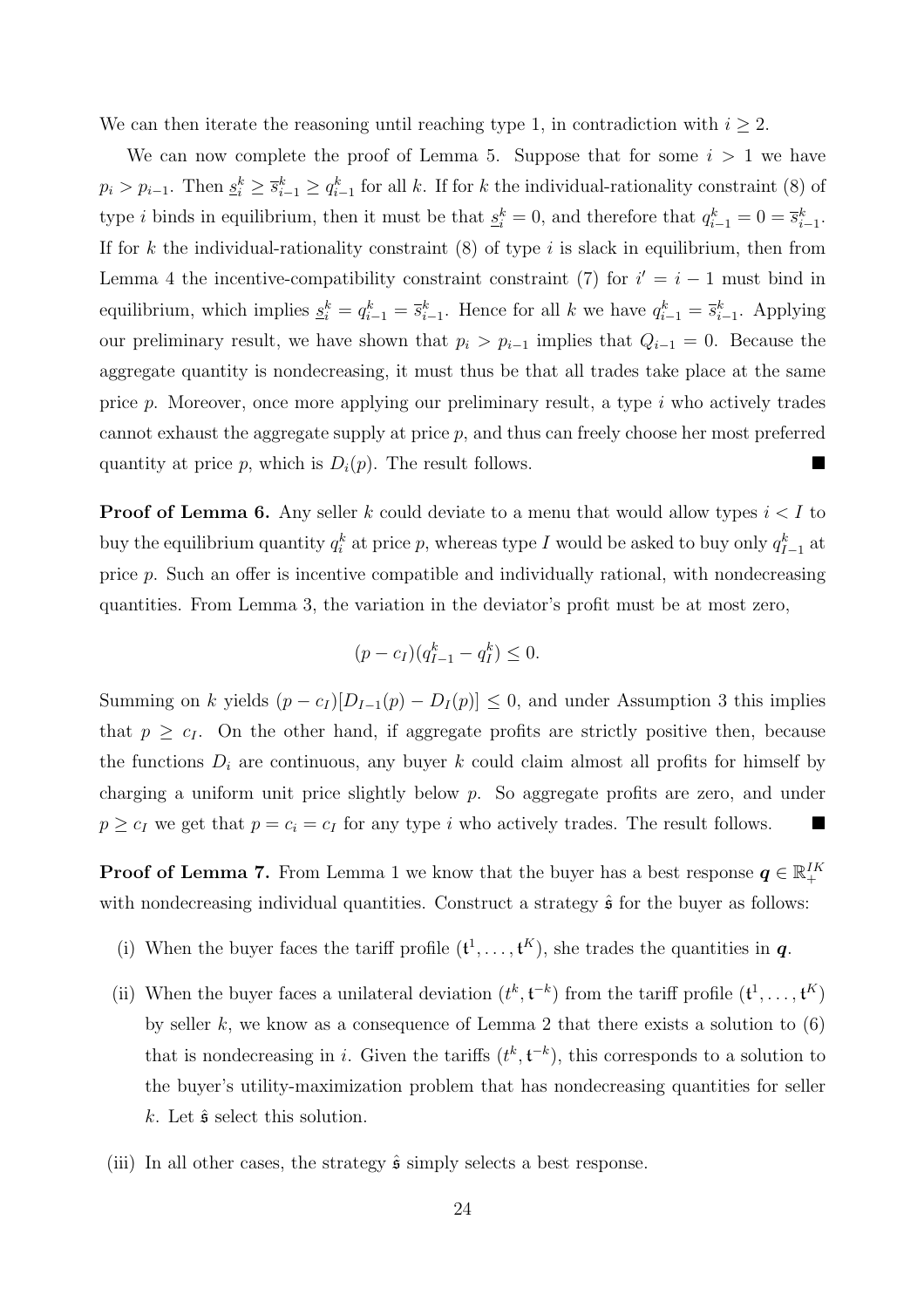It remains to show that  $(\mathfrak{t}^1, \ldots, \mathfrak{t}^K, \hat{\mathfrak{s}})$  is an equilibrium. First, note that for  $\hat{\mathfrak{s}}$  is indeed a best response for the buyer. Second, we have shown in the text that each seller  $k$  earns exactly  $\mathfrak{V}^k(\mathfrak{t}^{-k})$ . Third, if seller k were to deviate, then according to  $\hat{\mathfrak{s}}$  the buyer would react by trading with  $k$  a family of nondecreasing quantities. Then the resulting profit cannot exceed  $\mathfrak{V}^k(\mathfrak{t}^{-k})$ , by definition of this threshold. The result follows.

Proof of Corollary 1. Lemmas 1–2 remain valid, as they are only concerned with the buyer's behavior, and not with the sellers' profits. Our tie-breaking result, Lemma 3, needs obvious modifications in the definition of  $\mathfrak{V}^k(\mathfrak{t}^{-k})$ , which becomes the supremum of

$$
\sum_{i=1}^{I} m_i v_i^k(q_i, t_i)
$$

over the relevant set. Step 1 in the proof of Lemma 3 can easily be extended thanks to Assumption 4, as this condition is enough to ensure that when  $q_i < q_{i+1}$  a seller cannot loose by pooling both types on either  $(q_i, t_i)$  or  $(q_{i+1}, t_{i+1})$ . Indeed, one will choose to pool both types on  $(q_{i+1}, t_{i+1})$  when

$$
v_i^k(q_i, t_i) \le v_i^k(q_{i+1}, t_{i+1}).
$$

Otherwise, the reverse inequality holds, and by applying Assumption 4 we get

$$
v_{i+1}^k(q_i, t_i) \ge v_{i+1}^k(q_{i+1}, t_{i+1}),
$$

which allows to pool both types on  $(q_i, t_i)$  without reducing profits. Step 2 of the proof requires no modification, as it only relies on modifications of transfers, leaving quantities and hence costs unaffected. Lemma 4 then follows immediately: the proof is the same as in the constant-marginal-cost case. Finally Lemma 5 also goes through. The result follows.  $\blacksquare$ 

**Proof of Lemma 8.** Fix an equilibrium with convex tariffs and nondecreasing individual quantities in which all trades take place at price  $p$  and accordingly each type  $i$  purchases  $D_i(p)$  in the aggregate. We first prove that (16) holds if at least one type actively trades in equilibrium, that is, if  $D_I(p) > 0$ . Fix some k and let

$$
C_1 = \{(q_1, ..., q_I) \in \mathbb{R}_+^I : \text{there exists } (t_1, ..., t_I) \text{ such that } (7)-(8) \text{ hold for all } (i, i')\},
$$
  
\n
$$
C_2 = \{(q_1, ..., q_I) \in \mathbb{R}_+^I : q_{i+1} \ge q_i \text{ for all } i < I\},
$$
  
\n
$$
C_3 = [0, D_1(p)] \times ... \times [0, D_I(p)].
$$

Seller k's equilibrium profit  $\mathfrak{v}^k$  satisfies

$$
\mathfrak{v}^k = \max \left\{ \sum_{i=1}^I m_i [pq_i - c_i(q_i)] : (q_1, \dots, q_I) \in C_1 \cap C_2 \cap C_3 \right\}
$$
(30)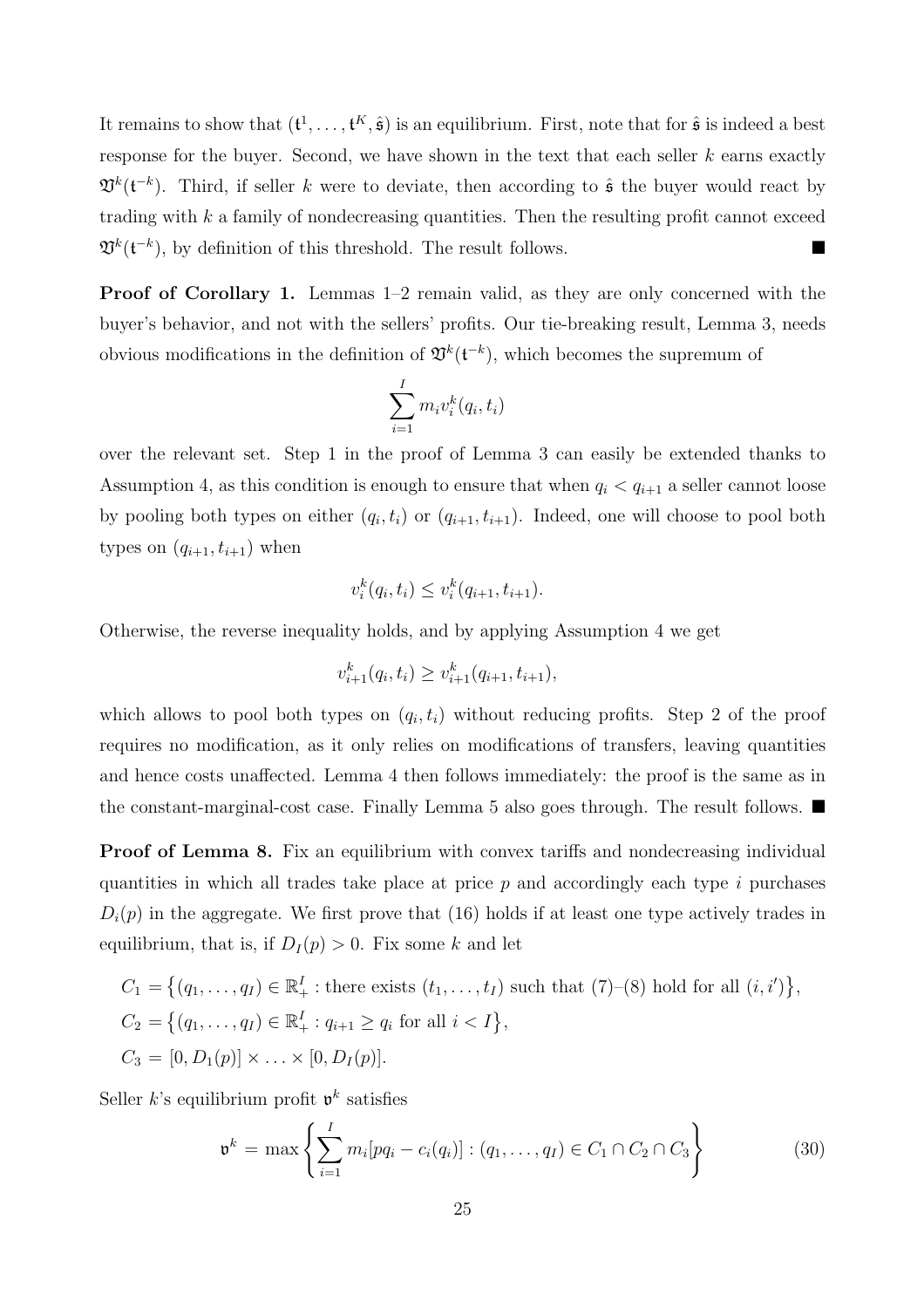for all  $k$ , where the equality in (30) follows from Lemma 3 given that the equilibrium has nondecreasing individual quantities. In particular,  $\mathfrak{v}^k$  is no larger than

$$
\overline{\mathbf{v}}^k \equiv \max \left\{ \sum_{i=1}^I m_i [pq_i - c_i(q_i)] : (q_1, \dots, q_I) \in C_2 \cap C_3 \right\}.
$$
 (31)

The relaxed problem (31) is compact and strictly convex, and therefore admits a unique solution  $(q_1^k, \ldots, q_l^k)$ . Using the strict convexity of the cost functions  $c_i$  and Assumption 5, we get that for each  $i < I$ ,  $q_i^k < q_{i+1}^k$  implies that  $q_i^k = D_i(p)$ . As a result, we have  $q_i^k = \min\{q_i^k, D_i(p)\}\$  for all i. Consider now the menu  $\{(0,0), \ldots, (q_i^k, pq_i^k), \ldots\}.$  By the single-crossing property (4), this menu satisfies the incentive-compatibility and individualrationality constraints  $(7)-(8)$ ; moreover, it has nondecreasing quantities at most equal to  $D_I(p)$ . Thus  $(q_1^k, \ldots, q_I^k) \in C_1 \cap C_2 \cap C_3$ . Because the above menu yields a profit  $\bar{\mathfrak{v}}^k$  to seller k, we get from (30)–(31) that  $\mathfrak{v}^k = \overline{\mathfrak{v}}^k$  and, by the strict concavity of the common objective function in (30)–(31), that  $(q_1^k, \ldots, q_l^k)$  is the unique solution to (30). Because the equilibrium quantities traded by seller  $k$  must solve (30), we thus get that they are exactly given by  $(q_1^k, \ldots, q_I^k)$ . Moreover, because  $(q_1^k, \ldots, q_I^k)$  solves (31), which is independent of k, so must be  $(q_1^k, \ldots, q_l^k)$ , which we can thus write as  $(q_1, \ldots, q_l)$ . All sellers hence trade the same quantities with each type in equilibrium, so that  $Kq_i = D_i(p)$  for all i. As  $q_i = \min\{q_I, D_i(p)\}\$  for all i, two cases may now arise. If  $q_i = D_i(p)$ , then necessarily  $D_i(p) = 0$ . Alternatively, if  $q_i < D_i(p)$ , then  $q_i = q_I$  and thus  $Q_i = D_I(p)$ . By Assumption 2, (16) must thus hold as soon as  $D_I(p) > 0$ , as claimed. To prove that (15) must then hold, simply observe by (31) that  $q_I = D_I(p)/K > 0$  maximizes  $pq - c_I(q)$ . The result follows. ■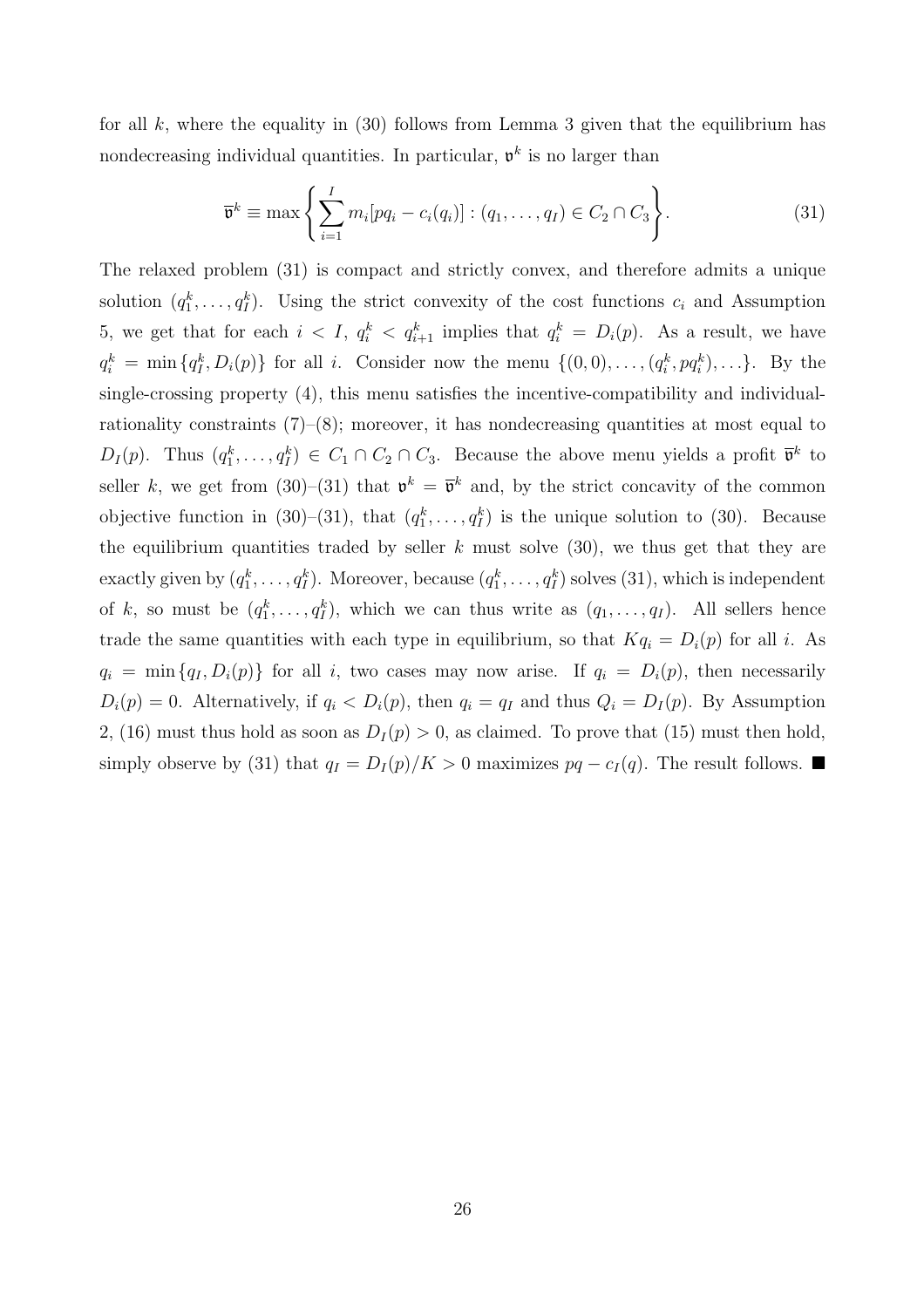### References

- [1] Akerlof, G.A. (1970): "The Market for "Lemons": Quality Uncertainty and the Market Mechanism," Quarterly Journal of Economics, 84(3), 488–500.
- [2] Aliprantis, C.D., and K.C. Border (2006): Infinite Dimensional Analysis: A Hitchhiker's Guide, Berlin, Heidelberg, New York: Springer.
- [3] Attar, Andrea, Thomas Mariotti, and François Salanié (2011): "Nonexclusive Competition in the Market for Lemons," Econometrica, 79(6), 1869–1918.
- [4] Attar, Andrea, Thomas Mariotti, and François Salanié (2013): "Nonexclusive Competition under Adverse Selection," Theoretical Economics, forthcoming.
- [5] Back, K., and S. Baruch (2013): "Strategic Liquidity Provision in Limit Order Markets," Econometrica, 81(1), 363–392.
- [6] Biais, B., T. Foucault, and F. Salanié (1998): "Floors, Dealer Markets and Limit Order Markets," Journal of Financial Markets, 1(3–4), 253–284.
- [7] Biais, B., D. Martimort, and J.-C. Rochet (2000): "Competing Mechanisms in a Common Value Environment," Econometrica, 68(4), 799–837.
- [8] Biais, B., D. Martimort, and J.-C. Rochet (2013): "Corrigendum to "Competing Mechanisms in a Common Value Environment"," Econometrica, 81(1), 393–406.
- [9] Chade, H. and E. Schlee (2012): "Optimal insurance with adverse selection", Theoretical Economics, 7(3), 571–607.
- [10] Glosten, Lawrence R. (1994): "Is the Electronic Open Limit Order Book Inevitable?" Journal of Finance, 49(4), 1127–1161.
- [11] Glosten, Lawrence R. (1998): "Competition, Design of Exchanges and Welfare," Unpublished Manuscript, Columbia Business School.
- [12] Hellwig, M. F. (2010): "Incentive Problems With Unidimensional Hidden Characteristics: A Unified Approach," Econometrica, 78(4), 1201–1237.
- [13] Hosseini, R. (2010): "Adverse Selection in the Annuity Market and the Role for Social Security," Unpublished Manuscript, Arizona State University.